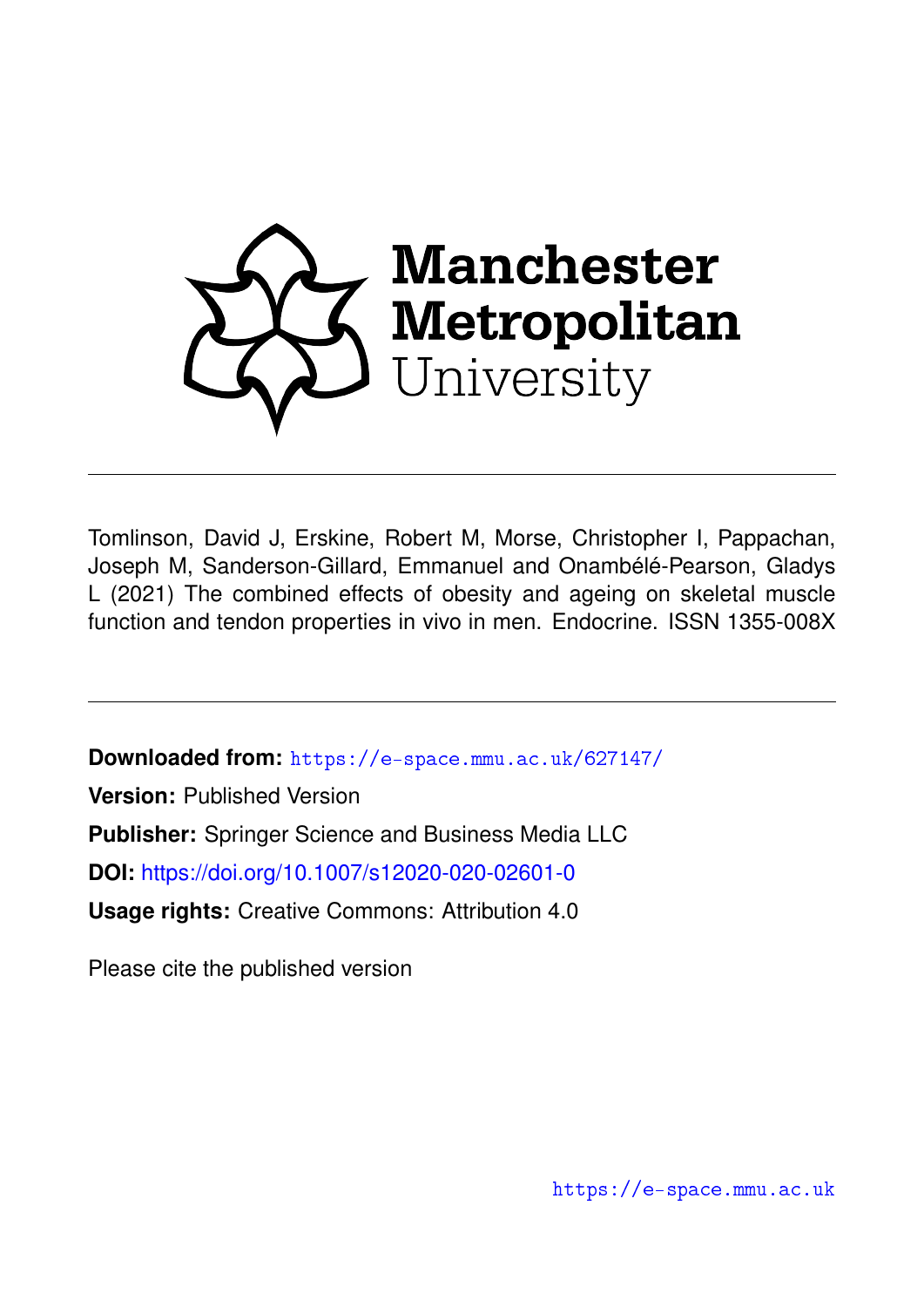#### ORIGINAL ARTICLE



# The combined effects of obesity and ageing on skeletal muscle function and tendon properties in vivo in men

David J. Tomli[n](http://orcid.org/0000-0003-0886-5255)son  $\bigcirc^{1} \cdot$  $\bigcirc^{1} \cdot$  $\bigcirc^{1} \cdot$  Robert M. Erskine<sup>2,3</sup>  $\cdot$  Christopher I. Morse<sup>1</sup>  $\cdot$  Joseph M. Pappachan  $\bigcirc^{4} \cdot$  $\bigcirc^{4} \cdot$  $\bigcirc^{4} \cdot$ Emmanuel Sanderson-Gillard<sup>1</sup> · Gladys L. Onambélé-Pearson<sup>1</sup>

Received: 23 September 2020 / Accepted: 24 December 2020 © The Author(s) 2021

#### Abstract

Purpose We investigated the combined impact of ageing and obesity on Achilles tendon (AT) properties in vivo in men, utilizing three classification methods of obesity.

Method Forty healthy, untrained men were categorised by age (young (18–49 years); older (50–80 years)), body mass index (BMI; normal weight  $(\geq 18.5 - \langle 25 \rangle)$ ; overweight  $(\geq 25 - \langle 30 \rangle)$ ; obese  $(\geq 30)$ ), body fat% (normal adipose  $(\langle 28\% \rangle)$ ; high adiposity (≥28%)) and fat mass index (FMI; normal (3–6); excess fat (>6–9); high fat (>9). Assessment of body composition used dual-energy X-ray absorptiometry, gastrocnemius medialis (GM)/AT properties used dynamometry and ultrasonography and endocrine profiling used multiplex luminometry.

Results Older men had lower total range of motion (ROM;  $-11\%$ ;  $P = 0.020$ ), GM AT force ( $-29\%$ ;  $P < 0.001$ ), stiffness  $(-18\%; P = 0.041)$ , Young's modulus  $(-22\%; P = 0.011)$  and AT stress  $(-28\%; P < 0.001)$ . All three methods of classifying obesity revealed obesity to be associated with lower total ROM ( $P = 0.014 - 0.039$ ). AT cross sectional area (CSA) was larger with higher BMI ( $P = 0.030$ ). However, after controlling for age, higher BMI only tended to be associated with greater tendon stiffness ( $P = 0.074$ ). Interestingly, both AT CSA and stiffness were positively correlated with body mass  $(r = 0.644$  and  $r = 0.520$ ) and BMI  $(r = 0.541$  and  $r = 0.493$ ) in the young but not older adults. Finally, negative relationships were observed between AT CSA and pro-inflammatory cytokines TNF-α, IL-6 and IL-1β.

Conclusions This is the first study to provide evidence of positive adaptations in tendon stiffness and size in vivo resulting from increased mass and BMI in young but not older men, irrespective of obesity classification.

Keywords Adiposity · Aging · Body mass index · Body fat percentage · Obesity · Tendon

# Introduction

Obesity is recognized as a chronic low-grade inflammatory state that has deleterious effects on the musculoskeletal

 $\boxtimes$  David J. Tomlinson [david.tomlinson@mmu.ac.uk](mailto:david.tomlinson@mmu.ac.uk)

- <sup>1</sup> Musculoskeletal Science and Sports Medicine Research Centre, Manchester Metropolitan University, Manchester, UK
- <sup>2</sup> Research Institute for Sport & Exercise Sciences, Liverpool John Moores University, Liverpool, UK
- Institute of Sport, Exercise & Health, University College London, London, UK
- <sup>4</sup> Department of Endocrinology and Metabolism, Royal Preston Hospital, Lancashire Teaching Hospitals NHS Foundation Trust, Preston, UK

system associated with the acceleration of tissue level senescence and biological ageing process [[1,](#page-10-0) [2](#page-10-0)]. Biomechanical alterations from weight-related overloading and systemic dysmetabolic factors such as inflammatory cytokine release triggered by adipokines from fat tissue are implicated in the tissue alterations of tendons in obese subjects [[3\]](#page-10-0). Alterations in the structural proteins of tendons associated with reduced tensile strength and biomechanistic properties have been observed in older age groups both in animal models [\[4](#page-10-0), [5](#page-10-0)] and human subjects [[6\]](#page-10-0). However, there are still inadequate in vivo human data on this subject, with investigations yet to examine how obesity translates upon tendon characteristics in both young and older individuals.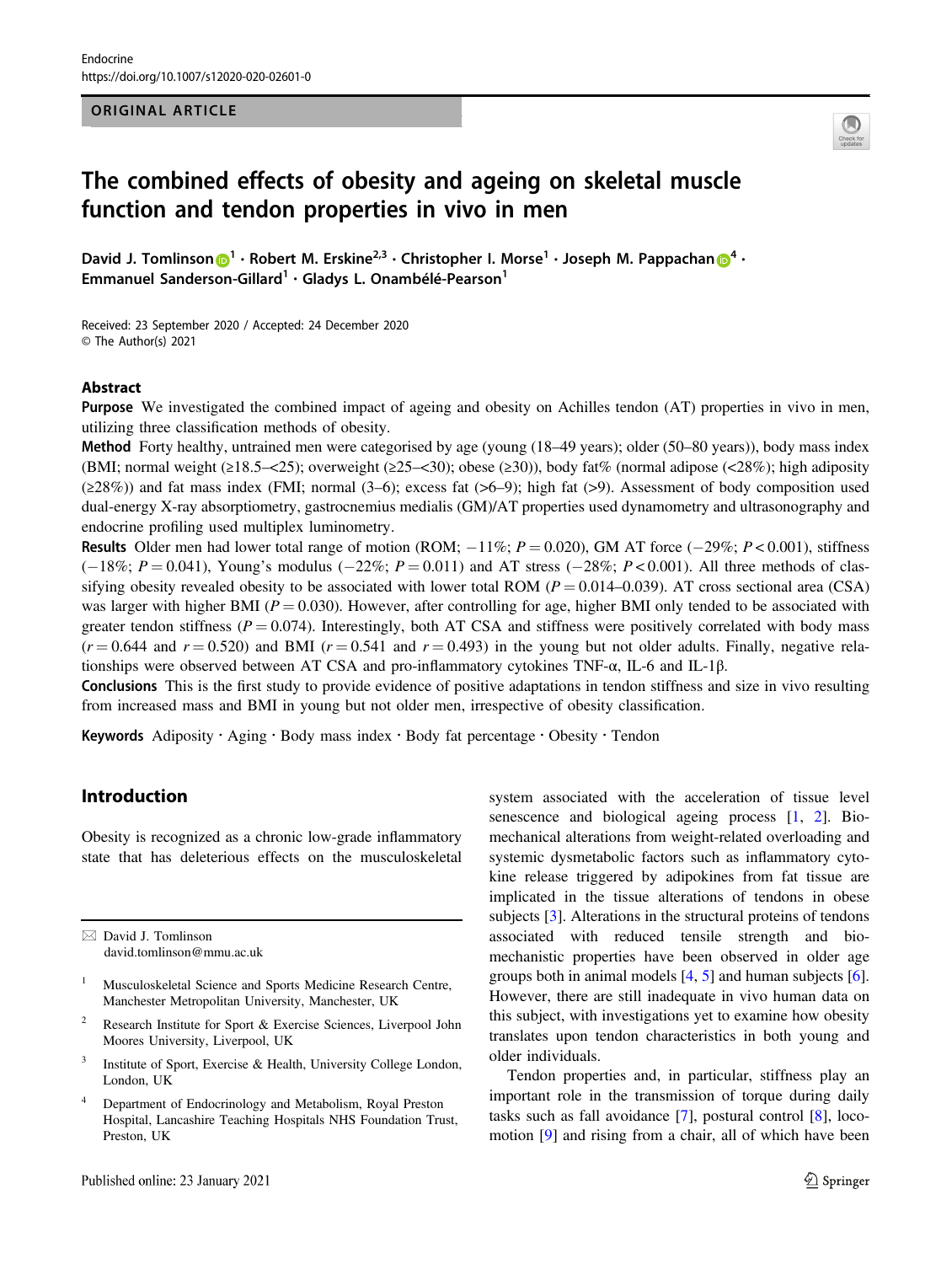shown to be compromised in obese individuals  $[10-12]$  $[10-12]$  $[10-12]$  $[10-12]$ . Contributing musculoskeletal factors in obese individuals include lower relative maximum strength [[13,](#page-10-0) [14](#page-10-0)], decreased maximal muscle activation [[13,](#page-10-0) [15\]](#page-10-0) and lower muscle quality [[16,](#page-10-0) [17](#page-10-0)], yet a gap remains within the literature on how tendon properties contribute to these task difficulties in obese individuals and, in addition, the positive association observed between tendon injury and adiposity [\[18](#page-10-0)]. Interestingly, musculoskeletal adaptations to obesity appear to be age dependent, with young obese individuals demonstrating a partially protective loading adaptation that is usually observed following resistance training [\[19](#page-10-0)], whilst in older adults, this effect appears to be all but negated [\[13](#page-10-0)], thus potentially magnifying the negative effects of obesity on the tendon as we age. However, it is important to note that whilst both positive structural and functional adaptations are reported from the loading stimulus elicited by elevated body mass (contributed to by high levels of fat), it does not offset the relative strength needed to typically carry higher loads of mass in an obese individual, leaving this cohort at a functional disadvantage. Therefore, it will be of interest to investigate if these findings are confirmed in the tendon properties of both young and older obese adults.

The plasticity of tendon properties to adapt to loading in both young and older adults has been well documented, with increases reported in tendon cross sectional area (CSA), stiffness, Young's modulus (tendon stiffness normalised to tendon length and CSA) and rate of torque development (RTD), with also decreases reported in tendon strain at a given force [[20](#page-10-0)–[24\]](#page-11-0), potentially decreasing the risk of tendon injury. Functional translation of these adaptations would allow an individual to improve their ability to rapidly generate force, which has specific benefits for older populations, who have balance issues partly due to having more compliant tendons [\[8](#page-10-0)]. However, questions remain if the stimulus of excess body fat  $(-20-40 \text{ kg})$  would be sufficient to act as an overload stimulus to initiate favourable adaptations in weight-bearing tendons. Previous research using a low load stimulus  $(-40\% 1$  repetition max  $(RM)$ ) in comparison to high load (~80% of 1 RM) reported no differences in either tendon stiffness or Young's modulus in older adults, suggesting loads  $\leq 40\%$  1 RM may not be sufficient to affect tendon properties in older adults [\[23](#page-11-0)]. Yet in younger adults, body mass has been positively associated with tendon stiffness [[25\]](#page-11-0), demonstrating there may also be disparities in how weight-bearing tendons adapt to habitual loading arising from additional fat mass in both young and older adults. It is important to note that whilst body mass provides a loading stimulus to weightbearing tendons, high levels of fat disrupt this potential anabolic environment through the release of inflammatory cytokines triggered by adipokines [\[3](#page-10-0)], disrupting tendon homoeostasis and increasing tendinopathy risk [[26\]](#page-11-0). Consequently, the method utilised to define obesity (body mass index (BMI; total mass  $[kg] \div \text{height}[m]^2$ )), fat mass index (FMI; total fat mass  $[kg] \div \text{height[m]}^2$ ) or body fat percentage (BF%; [total fat mass [kg]  $\div$  total mass[kg]]  $\times$  100)) may alter the representation of its effect on tendon properties, as previously observed in bone [\[27](#page-11-0)].

An additional factor that may influence tendon mechanical properties is habitual physical activity level. Couppe et al. [[28\]](#page-11-0) reported that when physical activity levels are matched between master athlete endurance runners and their younger active counterparts, there were no differences in patellar tendon CSA and stiffness. Couppe et al. [\[28](#page-11-0)] suggested hypoactivity resulting from retirement to be the main protagonist to ageing-associated lower tendon mechanical properties. This observation at face value opposes what is reported elsewhere within the literature [\[8](#page-10-0), [29,](#page-11-0) [30](#page-11-0)]. It should be noted that the Couppe data arise from patellar tendon data of highly trained participants. It is thus timely to determine whether a sample of matched nonathletic young vs. old, or lean vs. adipose participants would exhibit differences in patellar and/or Achilles tendon (AT) characteristics.

As given above, the primary aim of the present study was to be the first study to investigate whether obesity (using multiple classification methods) was associated with weight-bearing tendon properties in vivo in both young and older adults. It was hypothesised that (1) in young adults, obesity classified by either BMI or FMI would be associated with greater tendon force, stiffness and morphology; (2) in older adults, obesity classified by BMI, BF% or FMI would not be associated with tendon force, stiffness or morphology; and (3) ageing would be associated with lower values of tendon properties irrespective of obesity classification.

# Materials and methods

#### Participants

Forty untrained men aged 18–80 years were categorized by age (young (18–49 years): older (50–80 years)) and three methods of classifying obesity: (1) BMI—(normal weight (NW) (BMI ≥ 18.5–<25), overweight (BMI ≥ 25–<30) and obese (BMI ≥ 30)), (2) BF%—(normal adipose (NA) < 28%: high adiposity (HA)  $\geq$  28% [[31\]](#page-11-0)) and (3) FMI (normal (FMI 3–6), excess fat  $(FMI > 6–9)$  and high fat  $(FMI > 9)$ . Participants were screened prior to undertaking any assessments through a general health and the Baecke physical activity questionnaire [[32\]](#page-11-0) (categorising work, sport and leisure physical activity). Participants were excluded if they had changed their physical activity levels in the previous 6 months, were undertaking resistance/weighted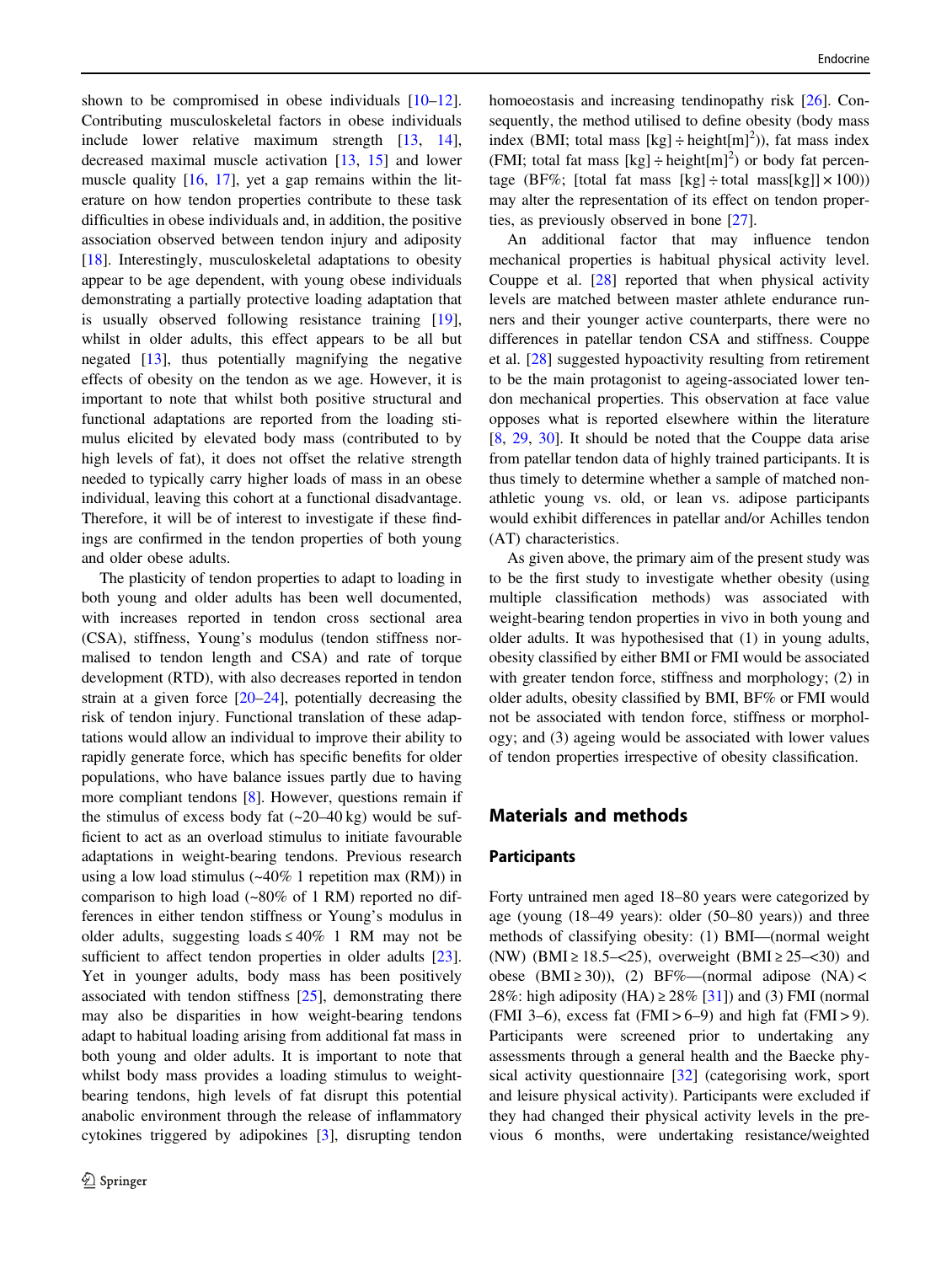exercise, had injured their AT in the previous 12 months that had affected mobility or their ability to exert maximum plantar/dorsiflexion force and were taking any medication/ nutritional supplements that may affect maximum strength during testing. Participants gave written informed consent, which complied with the Declaration of Helsinki [[33\]](#page-11-0), and all procedures were approved by the local university ethics committee (Manchester Metropolitan University Ethics Committee Reference Number: 09.03.11 (ii)).

#### Measurement of body composition

Body composition was established using dual energy X-ray absorptiometry (Hologic Discovery: Vertec Scientific Ltd, Reading, UK) following an overnight 12-h fasted period. The scanning procedure was 7 min in duration (whole body, EF 8.4 lSv) and results were calculated using Hologic APEX software (version 3.3) and utilised in the calculation of BF%, FMI and appendicular skeletal muscle (ASM) and ASM/height<sup>2</sup> (low muscle quantity: ASM < 20 kg and ASM  $\div$  height $[m]^2$  < 7 kg/m<sup>2</sup> [[34\]](#page-11-0)). ASM was defined as the sum of the lean mass of the four limbs. The same researcher completed scanning and analysis.

#### AT morphology

Participants lay prone on a physiotherapy bed with their ankle positioned at 0° (neutral ankle angle). Utilising ultrasonography (AU5 Harmonic, Esaote Biomedica, Genoa, Italy) AT resting length was marked on the skin, and a 2 mm strip of micropore tape (3M, Bracknell, UK) was placed axially across the gastrocnemius medialis (GM) muscle–tendon junction (MTJ), which was visible as a shadow (reference mark) during tendon elongation. AT CSA was estimated 1, 2 and 3 cm from the distal insertion to calcaneum utilizing ultrasonography [[8](#page-10-0)]. Offline analysis of the three sites used ImageJ (1.45s, National Institutes of Health) and the average CSA is reported. All images were taken at rest from the dominant appendage and by the same investigator.

### Maximum voluntary contraction (MVC) and RTD assessments

During the MVC assessment, participants were seated in a supine position on an isokinetic dynamometer (Cybex NORM, Cybex International, New York, USA) following the same protocols previously described [\[13](#page-10-0), [16,](#page-10-0) [35](#page-11-0)] and their ankle joint range of motion (ROM) was subsequently assessed during three maximal unloaded plantar-flexor (PF) and dorsi-flexor (DF) rotations, where the largest value was recorded. Briefly, participants' maximal PF and DF isometric contractions over 6 s were recorded while the ankle was positioned at 0° (neutral ankle angle), following a warm up.

The strength assessment was concomitant with electromyography recording on the tibialis anterior to correct for antagonistic muscle co-contraction [\[13,](#page-10-0) [16,](#page-10-0) [35\]](#page-11-0). RTD was calculated at 0° using the highest recorded PF MVC, through utilising the slope of the torque–time curve during the first 200 ms from the onset of contraction (defined manually [\[36](#page-11-0)] and where no countermovement occurred). Torque acquired from the dynamometer was diverted through an A/D converter (BIOPAC Systems, Santa Barbara, CA, USA) and subsequently analysed with supplementary software (Acknowledge, version 3.9.2, BIOPAC systems, Goleta, CA, USA).

#### Tendon elongation

Following MVC assessment and sufficient rest (2–5 min) participants were asked to undertake a number of 6-s ramped isometric MVCs, during which an ultrasound probe (7.5 MHz linear array probe, 38 mm wide) was positioned over the GM MTJ, so that the echo‐absorptive reference marker was visible. The distance between the reference marker and GM MTJ was utilised to measure tendon excursion at 10% intervals of ramped PF MVC torque in line with previous published methodology [[37](#page-11-0)]. Participants were instructed to keep their heel on the footplate, helped through systematic strapping of the heel in place. Hence, a skin marker was placed at the heel placement relative to the dynamometer footplate, with the participant at rest. Thus, during contraction, the experimenter would monitor and note any trial with visible movement of said marker away from resting position, which rendered the trial null and void, and thus was required for a repeat trial. GM tendon force (assuming GM contribution of total PF MVC was 25% [\[16](#page-10-0)]) was calculated for each 10% interval ramped MVC using the tendon excursion assessment of AT moment arm [\[38](#page-11-0)] (Fig. [1B](#page-4-0)). In the calculation of GM tendon stiffness (see equations below), to ensure between-participant differences in MVC were accounted, the tangential slope from the weakest participant's MVC (640 N) was calculated for each participant.

All tendon mechanical parameters are calculated as follows:

 $GM$  tendon stress = GM tendon force  $\div$  GM CSA. GM Tendon strain = (GM tendon elongation  $\div$  GM tendon length)  $\times$  100. Young's modulus = GM tendon stiffness  $\times$  (GM tendon length  $\div$  GM CSA). AT moment arm  $= \Delta GM MTJ \div \Delta$ ankle angle. GM tendon stiffness =  $\Delta$ force/ $\Delta$ elongation

#### Serum inflammatory cytokine concentrations

A subsample of 16 participants (sampling failure or consent withheld for the remaining 24 participants) provided a 10 mL rested overnight fasting (12 h) blood sample.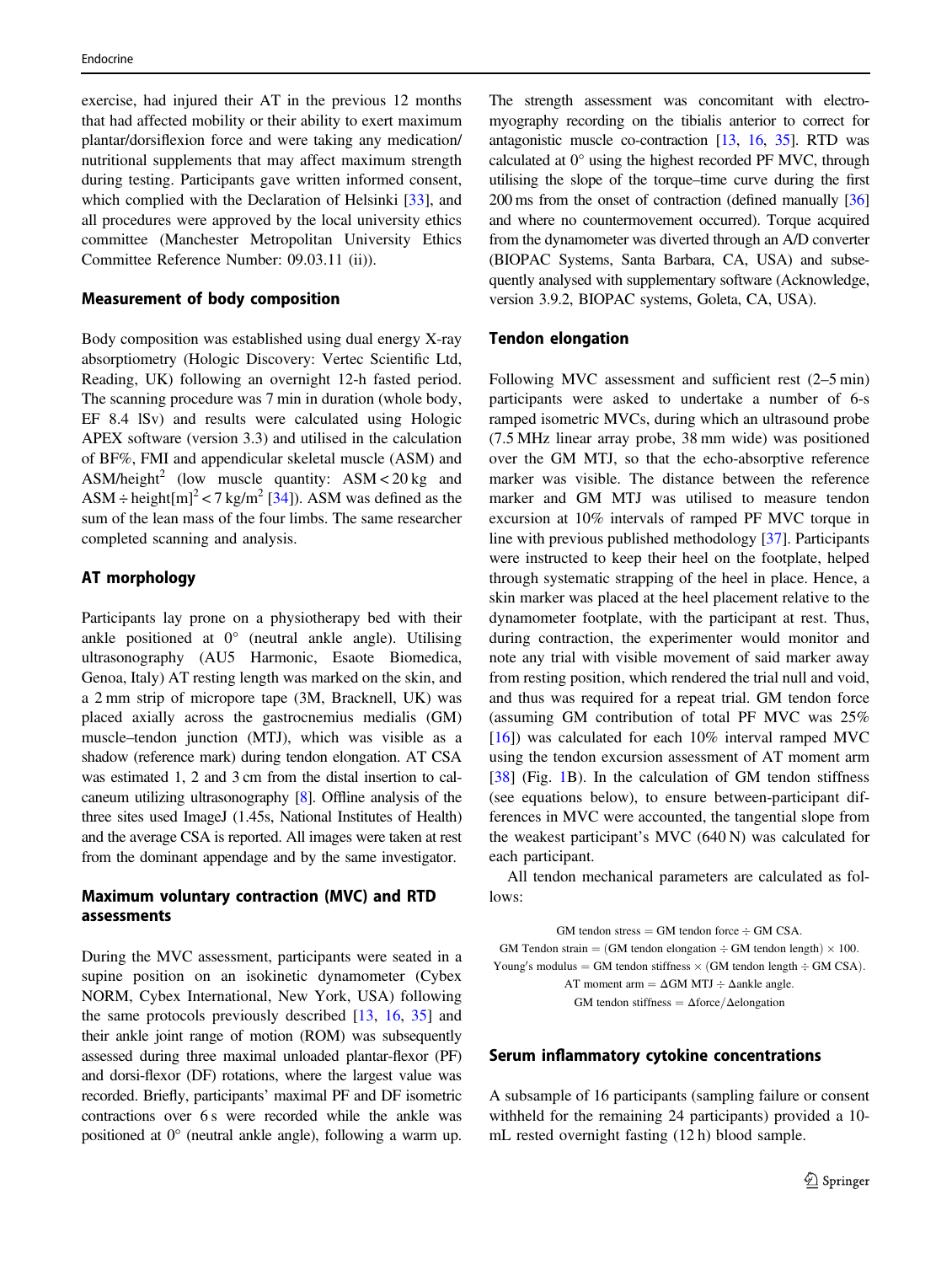<span id="page-4-0"></span>Fig. 1 A collage of ultrasound outputs at three points of tendon elongation (I =  $10\%$ , ii =  $50\%$ and iii  $= 100\%$  of tendon displacement under isometric loading); vertical red line indicates microfilm tape reference marker, while the two converging red lines display the muscle–tendon junction of the gastrocnemius medialis



Nine inflammatory cytokines [pro-inflammatory: IL-1β, IL-6, TNF-α, G-CSF, IFN-γ; anti-inflammatory: IL-10 and TGF- $\beta$ 1, - $\beta$ 2 and - $\beta$ 3] and five chemokines [IL-8, MCP-1, MIP-1α, MIP-1β and RANTES] concentrations, TGF-β1, TGF-β2 and TGF-β3, were measured using Multiplex luminometry (R&D Systems Europe Ltd. and Bio-Rad Laboratories Ltd.). Analysis was conducted using a Bio-Plex 200 system (Bio-Rad Laboratories Ltd.).

#### Statistical analyses

Statistical analyses were carried out using SPSS (Version 26, SPSS Inc., Chicago, IL, USA). To determine parametricity, both the Shapiro–Wilk (age, BMI, BF% and FMI classifications) and Levene's tests were utilized. If parametric assumptions were met, between-group differences were examined by independent *t*-tests (for age and BF% classifications) or two-way ANOVA (for BMI and FMI) with post-hoc pairwise comparisons conducted using the Bonferroni correction. However, if parametric assumptions were breached, between-group differences used Mann–Whitney  $U$  (for age and BF% classifications) or Kruskal–Wallis non-parametric ANOVA tests (for BMI and FMI) with post-hoc pairwise comparisons using Mann–Whitney U test. Pearson (or Spearman rank order for non-parametric data sets) correlations defined any relationships between AT properties vs. body mass, BMI, BF% and FMI. Data are reported as mean  $\pm$  SD for participant characteristics and AT properties, and median (plus interquartile range) for physical activity scores. Statistical significance was accepted when  $P < 0.05$  and non-significant trends were defined as  $P < 0.1$ .

# **Results**

# Descriptive characteristics of participants and physical activity scores

Eight men had either low ASM/height<sup>2</sup> (3 = young;  $5 =$ old) and/or ASM  $(1 =$ young;  $4 =$ old), including four men defined by both  $(1 =$ young;  $3 =$ old), as per the revised European Working Group for Sarcopenia in Older People recommendations [[34\]](#page-11-0). Five men (all old) were obese, as defined using BF%, where the remaining three young men were classified normal in all three obesity classifications.

Compared to young men, older men had higher BMI  $(+15\%)$ , total fat mass  $(+47\%)$ , FMI  $(+56\%)$  and body fat%  $(+37%)$ , yet body weight and lean muscle mass did not differ between age groups (Table [1](#page-5-0)). Main effects were reported for BMI, BF% and FMI classification in age, height, body mass, BMI, total fat mass, FMI and BF% variables, yet there were no differences in total lean mass between BF% and FMI classifications (Table [1](#page-5-0)).

There was a main effect of sports physical activity score between BMI groups  $(P = 0.003)$ , with pairwise comparisons revealing higher physical activity in NW individuals compared to both their overweight  $(P =$ 0.008) and obese  $(P = 0.031)$  $(P = 0.031)$  $(P = 0.031)$  counterparts (Table 1). However, work, sport and leisure did not show any significant difference between age, BF% and FMI classifications (Table [1\)](#page-5-0).

# The effect of age on muscle function and tendon properties

A trend was seen for a greater PF ROM in young  $(+10\%;$  $P = 0.063$ ) and NA men (+8%;  $P = 0.077$ ) compared to older men (Table [2](#page-5-0)). However, older men had a lower DF ROM than young men  $(-27\%; P = 0.041,$  $(-27\%; P = 0.041,$  $(-27\%; P = 0.041,$  Table 2). Similarly, older men had a lower total ROM (−11%;  $P = 0.020$ , Table [2](#page-5-0)), and had 48% lower RTD than young men ( $P$  < 0.001; Table [2](#page-5-0)).

There were main effects ( $P < 0.05$ ) for age on GM tendon force, stiffness, standardized stiffness, Young's modulus and standardized Young's modulus. This translated to older men having lower GM tendon force (−29%), stiffness (−18%; Fig. [2A](#page-6-0)), standardized stiffness (−55%), Young's modulus (−22%) and standardized Young's modulus (−52%) than young men (Table [2\)](#page-5-0).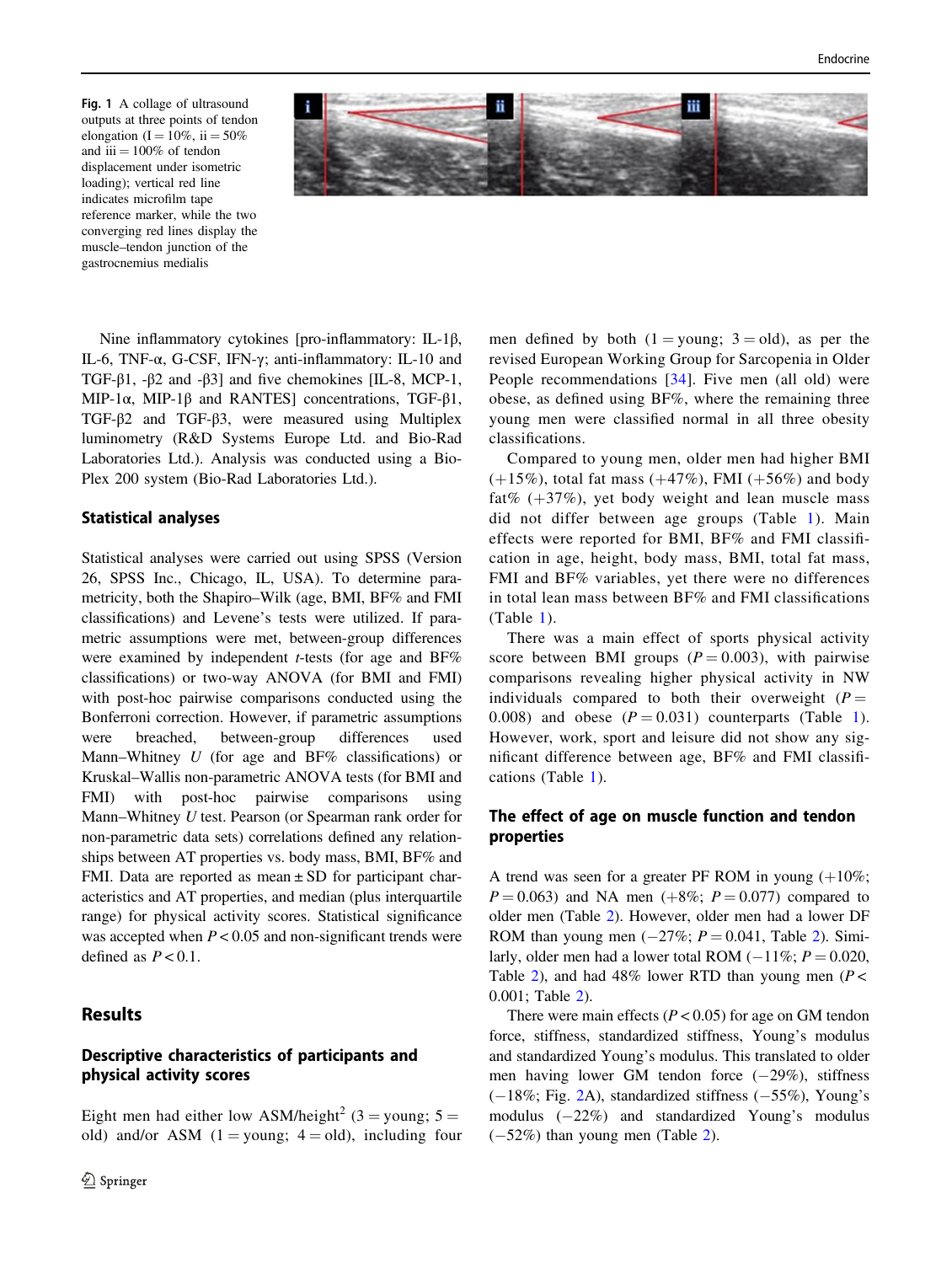<span id="page-5-0"></span>

|                                                                                                                                                                                           | Age                                                |                                    |                                     |                             |                             |                                     |                                          |              |                                  |                                       |                         |                                           |                                          |         |  |
|-------------------------------------------------------------------------------------------------------------------------------------------------------------------------------------------|----------------------------------------------------|------------------------------------|-------------------------------------|-----------------------------|-----------------------------|-------------------------------------|------------------------------------------|--------------|----------------------------------|---------------------------------------|-------------------------|-------------------------------------------|------------------------------------------|---------|--|
|                                                                                                                                                                                           |                                                    | Age (yrs)                          | Height (cm)                         | Body mass (kg)              | BMI (kg/m <sup>2</sup> )    |                                     | Body fat (%)<br>FMI (kg/m <sup>2</sup> ) |              | Fat mass (kg)                    | Lean mass (kg)                        | Work                    | Sport                                     | Leisure                                  |         |  |
|                                                                                                                                                                                           |                                                    |                                    |                                     |                             |                             |                                     |                                          |              |                                  |                                       |                         |                                           |                                          |         |  |
|                                                                                                                                                                                           | Young $(n = 21)$                                   | $24.5 \pm 8.7$                     | $178.3 \pm 6.5$                     | $79.4 \pm 13.9$             | $25.0 \pm 4.7$              | $5.9 \pm 2.9$                       | $23.2 \pm 6.8$                           |              | $18.4\pm8.4$                     | $55.3 \pm 6.6$                        | 2.38(0.63)              | 3.00 (0.75)                               | 2.75 (1.00)                              |         |  |
|                                                                                                                                                                                           | Older $(n = 19)$                                   | $67.8 \pm 8.1$                     | $172.6 \pm 6.5$                     | 84.9 ± 11.7                 | $28.7 \pm 5.2$              | $9.2 \pm 3.7$                       | $31.9 \pm 6.4$                           |              | $26.8 + 9.2$                     | $52.8 \pm 4.6$                        | 2.63(0.63)              | 2.75 (1.25)                               | 2.75(0.50)                               |         |  |
|                                                                                                                                                                                           | $\overline{a}$                                     | 0.001                              | $0.008$                             | 0.182                       | 0.014                       | 0.001                               | 0.001                                    |              | 0.003                            | 0.174                                 | 0.320                   | 0.124                                     | 0.830                                    |         |  |
|                                                                                                                                                                                           | BMI                                                |                                    |                                     |                             |                             |                                     |                                          |              |                                  |                                       |                         |                                           |                                          |         |  |
|                                                                                                                                                                                           | Normal weight $(n = 18)$                           | $34.6 \pm 23.3^4$                  | $178.1 \pm 7.4^{\circ}$             | $71.5 \pm 6.3$              | $22.6 \pm 1.8$ <sup>4</sup> | $4.7 \pm 1.4$ <sup>2</sup>          | $21.4 \pm 5.5$ <sup>3</sup>              |              | $14.8 \pm 4.3^{\circ}$           | $51.6 \pm 5.7^{4}$                    | 2.56 (0.66)             | $3.25(0.81)^4$                            | 3.00 (0.75)                              |         |  |
|                                                                                                                                                                                           | Overweight $(n = 14)$                              | $55.6 \pm 21.9^b$                  | $175.5 \pm 4.3^{\rm ab}$            | $84.4 \pm 6.8$ <sup>b</sup> | $27.4\pm1.4^{\mathrm{b}}$   | $7.8\pm0.8^{\mathrm{b}}$            | $29.1 \pm 2.4^b$                         |              | $23.9\pm2.7^{\circ}$             | $55.0 \pm 4.5^{\rm ab}$               | 2.50(0.78)              | $2.75(1.06)^{b}$                          | 2.63 (0.56)                              |         |  |
|                                                                                                                                                                                           | Obese $(n = 8)$<br>$\mathbf{r}$                    | $50.1\pm17.7^\mathrm{ab}$<br>0.025 | $169.9\pm7.2^{\mathrm{b}}$<br>0.018 | $101.4 \pm 6.4$<br>0.001    | $35.3 \pm 3.4^{6}$<br>0.001 | $12.9\pm3.7^{^{\circ}}$<br>0.001    | $3\,7.4{\pm}$ $6.8^{\circ}$<br>0.001     |              | $36.8\pm8.5^{^{\rm c}}$<br>0.001 | ${\bf 58.3 \pm 5.8}^{\rm b}$<br>0.015 | 2.50(0.50)<br>$0.867\,$ | $2.75\,(0.81)^b$<br>0.003                 | 2.63(1.13)<br>0.115                      |         |  |
|                                                                                                                                                                                           |                                                    |                                    |                                     |                             |                             |                                     |                                          |              |                                  |                                       |                         |                                           |                                          |         |  |
|                                                                                                                                                                                           | Body fat $\%$                                      |                                    |                                     |                             |                             |                                     |                                          |              |                                  |                                       |                         |                                           |                                          |         |  |
|                                                                                                                                                                                           | Normal adipose $(n = 20)$                          | $33.6 \pm 21.4$                    | $178.6 \pm 6.6$                     | $75.3 + 10.4$               | $23.6 \pm 3.2$              | $5.0 \pm 1.6$                       | $21.4 \pm 4.7$                           |              | $15.8 \pm 5.0$                   | $54.2 \pm 6.4$                        | 2.56 (0.56)             | 3.13 (0.75)                               | 3.00 (0.88)                              |         |  |
|                                                                                                                                                                                           | High adipose $(n=20)$                              | $56.5 \pm 19.8$                    | $172.5 \pm 6.1$                     | $88.7 \pm 12.1$             | $29.9 \pm 5.0$              | $9.9 \pm 3.5$                       | $33.2 \pm 5.6$                           |              | $29.0 + 8.6$                     | $54.0 \pm 5.3$                        | 2.50 (0.63)             | 2.75(0.94)                                | 2.50(0.69)                               |         |  |
|                                                                                                                                                                                           | $\mathbb{A}$                                       | 0.002                              | 0.005                               | 0.001                       | 0.001                       | 0.001                               | 0.001                                    |              | 0.001                            | 0.940                                 | $0.602\,$               | 0.242                                     | 0.165                                    |         |  |
|                                                                                                                                                                                           | FMI                                                |                                    |                                     |                             |                             |                                     |                                          |              |                                  |                                       |                         |                                           |                                          |         |  |
|                                                                                                                                                                                           | Normal $(n=15)$                                    | $26.9 \pm 16.7^{4}$                | $179.2 \pm 7.2^4$                   | $70.9\pm6.0^\mathrm{a}$     | $22.1 \pm 1.5^4$            | $4.2\pm0.9^{\mathrm{a}}$            | $19.6 \pm 4.0^4$                         |              | $13.4 \pm 2.8^4$                 | $52.4 \pm 5.7$                        | 2.63(0.50)              | 3.25(1.00)                                | 3.00(0.50)                               |         |  |
|                                                                                                                                                                                           | Excess fat $(n = 17)$                              | $58.0 \pm 21.2^{b}$                | $175.6 \pm 4.8^{\circ}$             | $83.8\pm9.3^{\mathrm{h}}$   | $27.1 \pm 1.9^{b}$          | $7.6\pm0.6^{\mathrm{b}}$            | $29.0 \pm 2.1^{\rm b}$                   |              | $23.5 \pm 2.8^{\rm b}$           | $54.6 \pm 6.3$                        | 2.25(0.81)              | 2.75 (1.25)                               | 2.50(0.63)                               |         |  |
|                                                                                                                                                                                           | High fat $(n = 8)$                                 | $51.5\pm17.5^{^{\circ}}$           | $168.6\pm5.7^{\mathrm{b}}$          | $99.0\pm8.7^{\circ}$        | $34.9 \pm 3.9^{\circ}$      | $13.1 \pm 3.4^{\circ}$              | $38.2 \pm 5.8^{\circ}$                   |              | $36.9 \pm 8.4^\circ$             | $56.2 \pm 4.6$                        | 2.56(0.25)              | 2.75 (0.38)                               | 2.63(1.13)                               |         |  |
|                                                                                                                                                                                           |                                                    | 0.001                              | 0.001                               | 0.001                       | 0.001                       | 0.001                               | 0.001                                    |              | 0.001                            | 0.297                                 | 0.439                   | 0.052                                     | 0.070                                    |         |  |
| BMI body mass index, FMI fat mass index                                                                                                                                                   |                                                    |                                    |                                     |                             |                             |                                     |                                          |              |                                  |                                       |                         |                                           |                                          |         |  |
| Table 2 Ankle joint range of motion, rate of torque development (RTD) and gastrocnemius medialis (GM)/Achilles tendon (AT) properties grouped by age and three classifications of obesity |                                                    |                                    |                                     |                             |                             |                                     |                                          |              |                                  |                                       |                         |                                           |                                          |         |  |
|                                                                                                                                                                                           |                                                    |                                    | Age                                 |                             |                             | mass index<br>Body                  |                                          |              |                                  | Body fat %                            |                         |                                           | Fat mass index                           |         |  |
|                                                                                                                                                                                           |                                                    | Young                              | Older                               | $\mathbf{r}$                | Ř                           | ò                                   | $\hat{\sigma}$                           | $\mathbf{r}$ | Ź                                | É                                     | $\mathbf{r}$            | Normal                                    | <b>High fat</b><br>Excess fat            | P,      |  |
|                                                                                                                                                                                           |                                                    | $(n=21)$                           | $(n = 19)$                          |                             | $(n = 18)$                  | $(n=14)$                            | $(n=8)$                                  |              | $(n=20)$                         | $(n = 20)$                            |                         | $(n = 15)$                                | $(n=8)$<br>$(n=17)$                      |         |  |
|                                                                                                                                                                                           | Ankle joint range of motion                        |                                    |                                     |                             |                             |                                     |                                          |              |                                  |                                       |                         |                                           |                                          |         |  |
|                                                                                                                                                                                           | Plantar flexion (°)                                | $43 \pm 6$                         | $39\pm6$                            | 0.063                       | $43 \pm 6$                  | $40\pm8$                            | $40\pm3$                                 | 0.505        | $43 \pm 6$                       | $40\pm6$                              | 0.077                   | $4.0\pm7$<br>$43 \pm 6$                   | $42 \pm 5$                               | 0.584   |  |
|                                                                                                                                                                                           | Dorsiflexion <sup>(°)</sup>                        | $-11 \pm 4$                        | $-8 \pm 5$                          | 0.041                       | $-12 \pm 4^a$               | $\mathrm{e}^{\frac{1}{\hbar}}\mp 2$ | $^{-10\pm4^{ab}}$                        | $0.007$      | $-11 \pm 5$                      | $-8 \pm 4$                            | 0.020                   | $-7 \pm 3^{\rm b}$<br>$-12 \pm 4^\circ$   | $\mathbf{-9} \pm 4^\mathrm{ab}$          | 0.004   |  |
|                                                                                                                                                                                           | Total $(^\circ)$                                   | $54 \pm 8$                         | $48\pm8$                            | 0.020                       | $55\pm9^\text{a}$           | $47 \pm 8^{\mathrm{h}}$             | $50\pm6^{\rm ab}$                        | 0.037        | $54\pm9$                         | $48\pm7$                              | 0.014                   | $47\pm8^{\mathrm{h}}$<br>$55\pm9^{\rm a}$ | $51\pm6^{ab}$                            | 0.039   |  |
|                                                                                                                                                                                           | Peak RTD 0-200 ms (Nm·s)                           | $468 \pm 135$                      | $254 \pm 102$                       | $-0.001$                    | $420 \pm 124$               | $307 \pm 162$                       | $351 + 208$                              | 0.137        | $439 \pm 144$                    | $294 \pm 147$                         | 0.003                   | $453 \pm 107^4$                           | $280 \pm 127$<br>$330\pm184^\mathrm{ab}$ | 0.019   |  |
|                                                                                                                                                                                           | <b>GM/AT</b> properties                            |                                    |                                     |                             |                             |                                     |                                          |              |                                  |                                       |                         |                                           |                                          |         |  |
|                                                                                                                                                                                           | AT mean CSA (mm <sup>2</sup> )                     | $71 \pm 15$                        | $71 \pm 14$                         | 0.969                       | $65 \pm 12^{a}$             | $73\pm13^{\rm ab}$                  | $81 \pm 17^{\rm b}$                      | 0.030        | $68 \pm 14$                      | $74 \pm 16$                           | 0.198                   | $66 \pm 13$                               | $80\pm17$<br>$72 \pm 14$                 | 0.078   |  |
|                                                                                                                                                                                           | GM tendon resting length (mm)                      | $197 \pm 20$                       | $183 \pm 25$                        | 0.053                       | $195\pm22$                  | $178 \pm 25$                        | $199\pm17$                               | 0.058        | $195 \pm 23$                     | $187 \pm 24$                          | 0.346                   | $183\pm27$<br>$195\pm22$                  | $195\pm17$                               | 0.414   |  |
|                                                                                                                                                                                           | ${\ensuremath{\mathsf{GM}}}$ force $({\mathsf N})$ | $1422 + 233$                       | $1005 \pm 22$                       | $-0.001$                    | $1258 \pm 246$              | $1175 + 358$                        | $1234 \pm 371$                           | 0.758        | $1302 \pm 281$                   | $145 + 322$                           | 0.108                   | $1161 + 354$<br>$1309 \pm 236$            | $1198 + 329$                             | 0.396   |  |
|                                                                                                                                                                                           | GM stiffness (N/mm)                                | $77\pm24$                          | $63\pm17$                           | 0.041                       | $66 \pm 19$                 | $68\pm18$                           | $83\pm32$                                | 0.199        | $70\pm22$                        | $70\pm22$                             | 0.950                   | $70\pm21$<br>$67\pm20$                    | $77\pm29$                                | $0.604$ |  |
|                                                                                                                                                                                           | Standardised GM tendon stiffness                   | $38\pm19$                          | $17 + 9$                            | 0.001                       | $29 \pm 16$                 | $23 \pm 17$                         | $35 \pm 24$                              | 0.138        | $30\pm18$                        | $26 \pm 19$                           | 0.265                   | $25 \pm 19$<br>$32 \pm 16$                | $28 \pm 21$                              | 0.231   |  |
|                                                                                                                                                                                           | (N/nm)                                             |                                    |                                     |                             |                             |                                     |                                          |              |                                  |                                       |                         |                                           |                                          |         |  |
|                                                                                                                                                                                           | Young's modulus (MPa)                              | $866 \pm 275$                      | $675 \pm 305$                       | 0.011                       | $810 + 268$                 | $703 + 347$                         | $826 \pm 307$                            | 0.316        | $814 \pm 299$                    | $737 \pm 307$                         | 0.369                   | $812 \pm 284$                             | $759 \pm 272$<br>$751 \pm 342$           | 0.845   |  |
|                                                                                                                                                                                           | Standardised young's modulus (MPa)                 | $418 + 189$                        | $202 \pm 173$                       | 0.001                       | $356 \pm 193$               | $245 + 223$                         | $349 \pm 218$                            | $0.087\,$    | $357 \pm 209$                    | $274 \pm 208$                         | 0.121                   | $382 \pm 197$                             | $2\,76\pm177$<br>$275 \pm 230$           | 0.125   |  |
|                                                                                                                                                                                           | AT stress (MPa)                                    | $82 \pm 16$                        | $59 \pm 18$                         | 0.001                       | $79 \pm 18$                 | $66 \pm 23$                         | $62\pm17$                                | 0.065        | $78\pm20$                        | $63 \pm 18$                           | 0.018                   | $\mathbf{82}\pm\mathbf{18}^{\mathrm{s}}$  | $61\pm17^{\rm a}$<br>$66 \pm 21^{4}$     | 0.026   |  |
|                                                                                                                                                                                           | GM tendon strain (%)                               | $10.7 \pm 2.5$                     | $10.9 \pm 2.2$                      | $0.808\,$                   | $11.0\pm1.9^{\mathrm{ab}}$  | $11.6\pm2.7^{\rm a}$                | $9.0 \pm 1.6^{\rm b}$                    | 0.033        | $11.0 \pm 1.8$                   | $10.6 \pm 2.8$                        | 0.596                   | $10.9 \pm 2.7$<br>$11.1 \pm 1.8$          | $9.9 \pm 2.4$                            | 0.465   |  |

CSA cross sectional area, HA high adipose, NA normal adipose, NW normal weight, Ob obese, Ov overweight, ROM range of motion

CSA cross sectional area, HA high adipose, NA normal adipose, NW normal weight, Ob obese, Ov overweight, ROM range of motion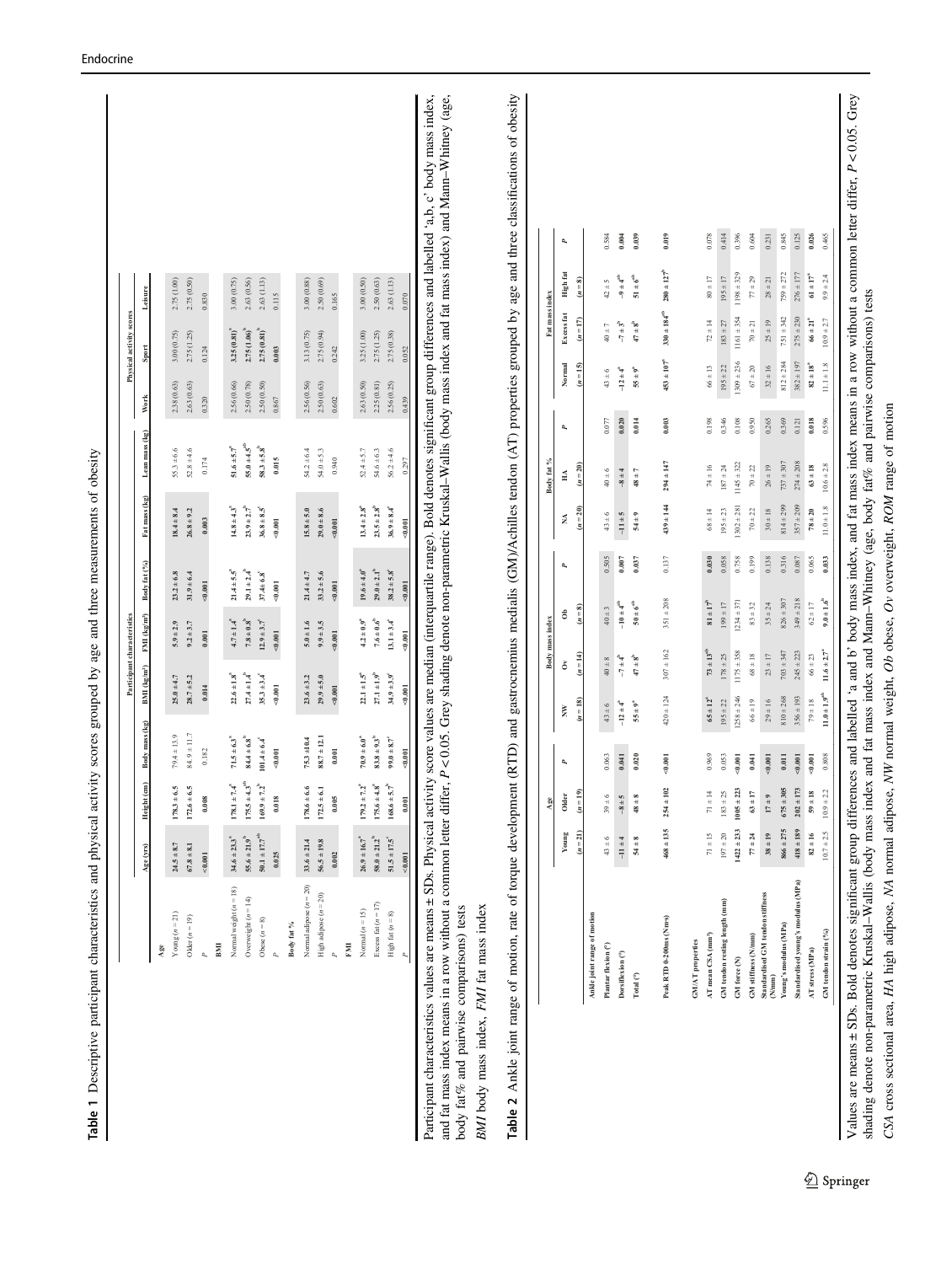<span id="page-6-0"></span>

Fig. 2 Group mean (±SD) Gastrocnemius Medialis tendon force-elongation plots categorised by A age, B body mass index, C body fat% and D fat mass index. Values are calculated at 10% increments of participants' maximum voluntary contraction. Significant main effects are highlighted by  $*P < 0.05$ 

# The effect of obesity defined by BMI, BF% and FMI on muscle function and tendon properties

There were no main effects for BMI and FMI classifications regarding PF ROM. However, a trend for PF ROM to be higher in NA men  $(+8\%; P = 0.077)$  compared to HA men (Table [2\)](#page-5-0) existed. Interestingly, there were main effects for BMI, BF% and FMI regarding DF ROM. This translated to overweight, HA and excess fat men having lower DF ROM than their NW ( $-41\%$ ;  $P = 0.005$ ), NA ( $-27\%$ ;  $P = 0.020$ ) and normal FMI ( $-41\%$ ;  $P = 0.003$ ) counterparts (Table [2](#page-5-0)). Similarly, for total ROM, main effects were reported for BMI, BF% and FMI classifications (Table [2](#page-5-0)), which translated to overweight, HA and excess fat men having lower total ROM than their NW ( $-15\%$ ;  $P = 0.034$ ), NA  $(-11\%; P = 0.014)$  and normal FMI  $(-15\%; P = 0.035)$ counterparts (Table [2](#page-5-0)).

HA men had 33% lower RTD than their NA counterparts  $(P = 0.003)$ . FMI classification also revealed main effect of RTD ( $P = 0.019$ ), with post-hoc comparisons revealing 38% lower RTD in HA men compared to their NA ( $P =$ 0.035) counterparts (Table [2](#page-5-0)).

A main effect of BMI on AT CSA  $(P = 0.030)$  existed, with post-hoc pairwise Mann–Whitney comparisons revealing 25% greater AT CSA in obese men compared to their NW ( $P = 0.008$ ) counterparts. No additional grouping variables revealed a main effect with AT CSA (Table [2](#page-5-0)) and there were no main effects for BMI, BF% and FMI classifications and GM tendon resting length (Table [2](#page-5-0)).

No significant differences existed between BMI, BF% and FMI classifications and tendon stiffness (Table [2](#page-5-0) and Fig. 2B–D), however after controlling for age, there was a statistical trend  $(P = 0.074)$  for tendon stiffness to be associated with BMI classification.

There were main effects for BF% and FMI classification on AT stress (Table [2](#page-5-0)). This translated to HA and high-fat men having significantly lower AT stress than their NA  $(-19\%; P = 0.018)$  and normal FMI  $(-26\%; P = 0.056)$ counterparts (Table [2](#page-5-0)).

Finally, a main effect for BMI on GM tendon strain existed, which translated to obese men having  $22\%$  (P = 0.033) lower strain than their overweight counterparts.

## Bivariate associations between AT properties and obesity classification in young and older men

In the young male cohort, AT CSA positively correlated with both body mass  $(P = 0.002)$  and BMI  $(P = 0.011)$ , with positive trends for both BF% ( $P = 0.087$ ) and FMI  $(P = 0.095)$ . In addition, GM tendon stiffness positively correlated with both body mass ( $P = 0.016$ ) and BMI ( $P =$ 0.023) (Table [3\)](#page-7-0). Negative trends were observed between AT stress against body mass ( $P = 0.063$ ) and BMI ( $P =$ 0.075). These negative trends were mirrored between GM tendon strain and both body mass  $(P = 0.089)$  and BMI  $(P = 0.073)$ . Interestingly, there were no associations in older adults between AT properties and body mass, BMI, BF% and FMI (Table [3](#page-7-0)).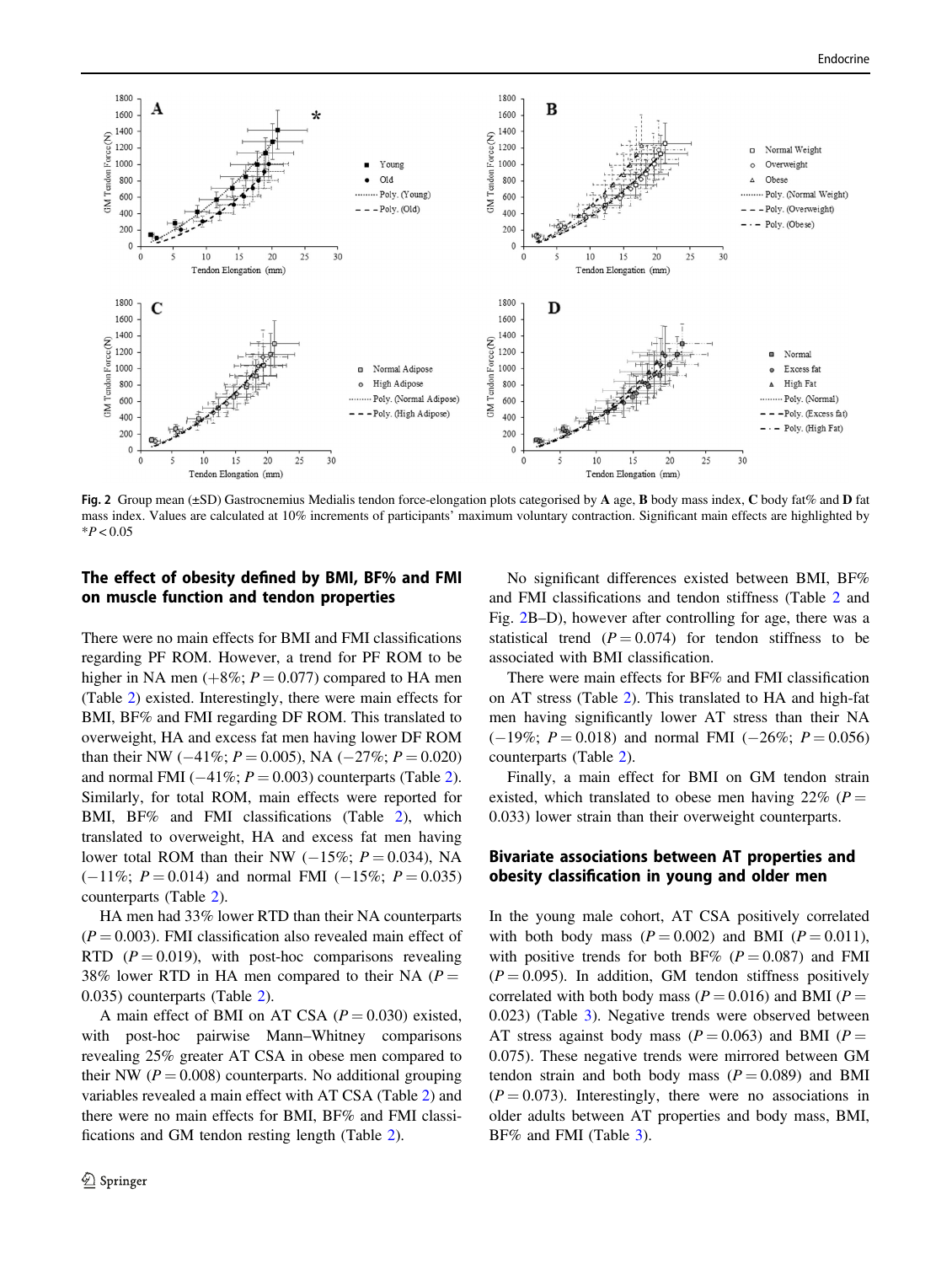|                                  | r          |            |             |           |           |          |           |          |
|----------------------------------|------------|------------|-------------|-----------|-----------|----------|-----------|----------|
|                                  | Young      |            |             |           | Old       |          |           |          |
|                                  | Body mass  | BMI        | Body fat%   | FMI       | Body mass | BMI      | Body fat% | FMI      |
| AT CSA                           | $0.644**$  | $0.541*$   | $0.382^{4}$ | $0.374^*$ | 0.244     | 0.215    | 0.098     | 0.162    |
| GM force                         | 0.342      | 0.203      | 0.003       | 0.114     | 0.138     | 0.156    | 0.156     | 0.224    |
| GM tendon stiffness              | $0.520*$   | $0.493*$   | 0.236       | 0.263     | 0.245     | 0.212    | 0.145     | 0.222    |
| Standardised GM tendon stiffness | 0.332      | 0.236      | 0.165       | 0.172     | 0.190     | 0.116    | 0.184     | 0.152    |
| Young's modulus                  | 0.120      | 0.131      | $-0.040$    | 0.024     | 0.203     | 0.042    | 0.22      | 0.197    |
| Standardised Young's modulus     | 0.037      | $-0.017$   | 0.002       | 0.030     | 0.115     | 0.057    | 0.166     | 0.128    |
| AT stress                        | $-0.397^*$ | $-0.413^*$ | $-0.353$    | $-0.274$  | $-0.048$  | $-0.137$ | 0.016     | $-0.031$ |
| GM tendon strain                 | $-0.380*$  | $-0.400*$  | $-0.264$    | $-0.364$  | $-0.283$  | $-0.209$ | $-0.228$  | $-0.284$ |

<span id="page-7-0"></span>Table 3 Bivariate correlations between measures of body composition and gastrocnemius medialis (GM)/Achilles tendon (AT) properties in young and old adult men

Data shown are correlation coefficients. Significant correlations are highlighted by  $*P < 0.05$ ;  $*P < 0.01$ ; trends  $P < 0.1$  are highlighted by ¥. Spearman correlations are given in bold

BMI body mass index, FMI fat mass index

A partial correlation between total ROM and maximum GM tendon elongation controlling for GM tendon stiffness revealed a positive relationship  $(r = 0.387; P = 0.015)$ . Interestingly, a correlation revealed a negative relationship between total ROM and BF%  $(r = -0.321; P = 0.044)$ . Finally, a partial correlation between GM standardised AT stiffness and RTD controlling for age revealed a positive relationship ( $r = 0.372$ ;  $P = 0.020$ ).

#### Serum inflammatory cytokine concentrations

Correlations revealed four negative and one positive relationships between AT CSA and inflammatory cytokines (Table [4](#page-8-0)). Additional relationships were observed between five tendon characteristics and G-CSF, MIP-1 $\alpha$  and MIP-1 $\beta$ (Table [4](#page-8-0)).

# **Discussion**

The impact of obesity on human tendon properties in vivo had not previously been investigated, and our novel data provide cross-sectional evidence of how obesity negatively impacts weight-bearing tendons, and how this effect is exacerbated with ageing. Our data partially support our first hypothesis. Indeed, (1) high BMI was associated with both greater AT CSA and stiffness in young men and (2) body mass was associated strongly with both AT CSA and stiffness. Our findings suggest that young tendons adapt to the loading stimulus rather than responding to the nature of the load per se (e.g. adiposity level). This however was not observed in older adults, suggesting that functionally speaking the older obese are further disadvantaged, relative to their NW and NA counterparts, thus confirming our second hypothesis. Our final hypothesis was confirmed whereby ageing, irrespective of obesity, has deleterious consequences for AT properties, torque generating capability and ankle joint ROM. These ageing-related functional deficits may lead to decreased gait speed and an increased fall risk.

These results somewhat differ from those of Couppe et al. [[28\]](#page-11-0), who proposed that hypoactivity is the main cause for any ageing-associated decrement in tendon mechanical properties. Importantly though, there were no differences in physical activity levels in the current study between age groups, thus suggesting that hypoactivity per se is not the only cause of reduced tendon stiffness and Young's modulus. Moreover, methodological differences existed between the two studies including the tendon examined (patellar vs. Achilles: different loading modes and intensities), calculation of tendon stiffness (every 10% force increments vs. 80–100% slope: the latter computation method overestimates stiffness by 27–48% relative to the former [\[39](#page-11-0)]) and the body composition (lean vs. obese participants: it is unclear how adiposity and fatty infiltration affect the in vivo functional characteristics of tendon). These differences make a direct comparison difficult. Future research utilising a longitudinal design and incorporating a gold standard measurement of physical activity (i.e. accelerometry) and tendon functional properties is warranted to resolve the incongruence in conclusions in studies looking at the impact of ageing on tendon.

However, the effect of ageing on AT reported here is comparable with previous research [\[8](#page-10-0)], showing that AT force, stiffness, Young's modulus and stress are lower in older compared to young adults. Comparison of these results can be made due to the detailed point-by-point methodology utilised (tendon force plotted every 10%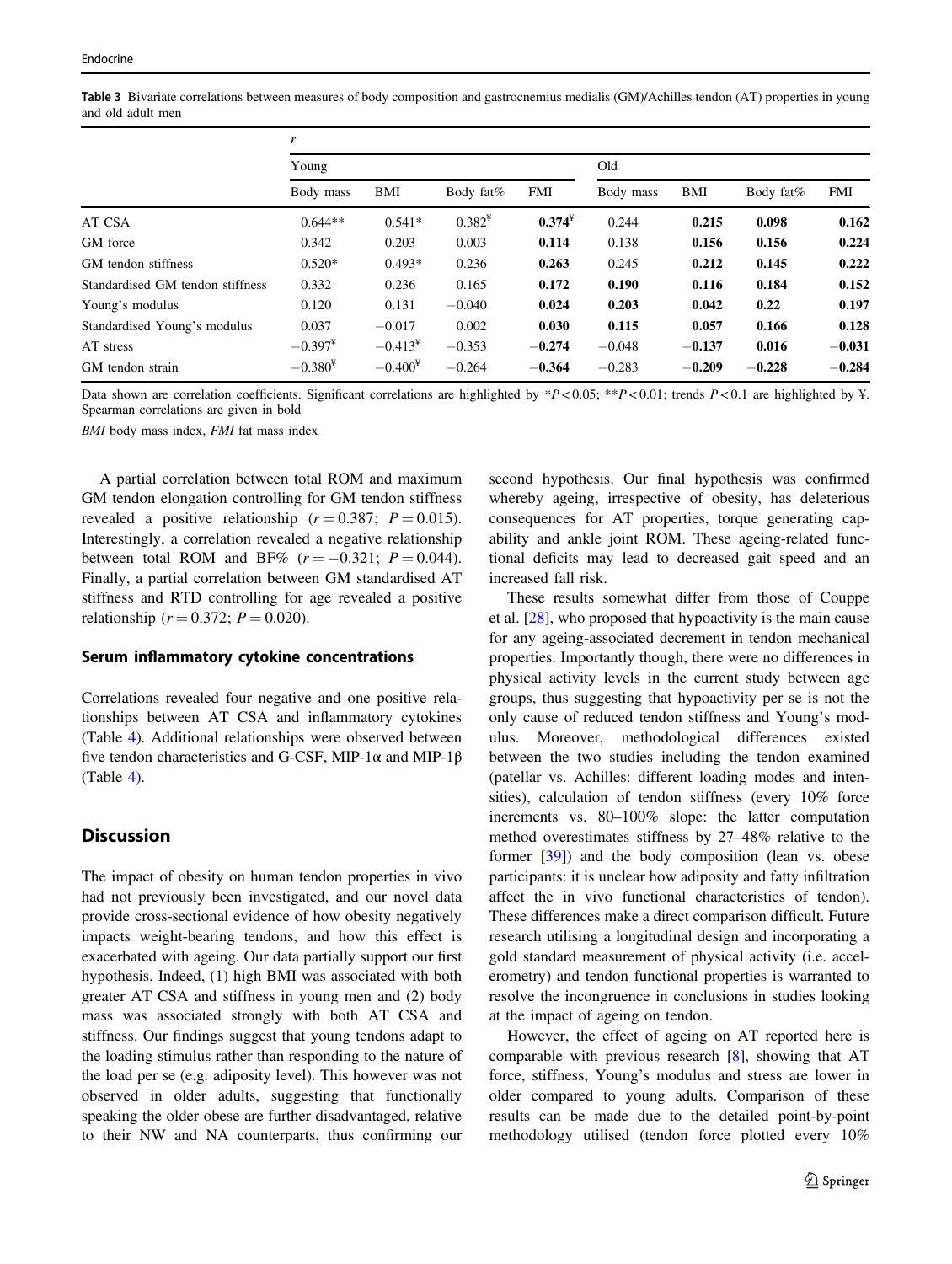<span id="page-8-0"></span>Table 4 Bivariate Spearman correlation coefficients between Achilles tendon (AT) characteristics and 11 inflammatory cytokines and chemokines

|                   | AT CSA     | Tendon<br>stiffness | Tendon<br>stiffness<br>(standardised) | Young's<br>modulus | Young's<br>modulus<br>(standardised) | <b>Stress</b> | Strain     |
|-------------------|------------|---------------------|---------------------------------------|--------------------|--------------------------------------|---------------|------------|
| Pro-inflammatory  |            |                     |                                       |                    |                                      |               |            |
| IL-1 $\beta$      | $-0.630**$ | 0.134               | $-0.017$                              | 0.374              | 0.108                                | 0.309         | $-0.165$   |
| $IL-6$            | $-0.507*$  | 0.152               | 0.060                                 | 0.418              | 0.167                                | 0.361         | $-0.115$   |
| TNF- $\alpha$     | $-0.544*$  | 0.064               | $-0.035$                              | 0.329              | 0.091                                | 0.307         | 0.006      |
| G-CSF             | 0.080      | $0.564*$            | 0.116                                 | 0.381              | 0.111                                | 0.399         | $-0.301$   |
| IFN- $\gamma$     | $-0.042$   | 0.424               | $-0.065$                              | 0.316              | $-0.088$                             | 0.255         | $-0.249$   |
| Anti-inflammatory |            |                     |                                       |                    |                                      |               |            |
| $IL-10$           | $-0.681**$ | 0.064               | 0.120                                 | 0.423              | 0.296                                | 0.365         | $-0.186$   |
| $TGF-\beta1$      | $0.491^*$  | $0.434^*$           | 0.162                                 | 0.068              | 0.000                                | 0.047         | $-0.221$   |
| TGF- $\beta$ 2    | 0.381      | 0.146               | $-0.070$                              | $-0.043$           | $-0.196$                             | $-0.227$      | $-0.16$    |
| $TGF-\beta3$      | 0.374      | $-0.106$            | $-0.346$                              | $-0.155$           | $-0.367$                             | $-0.326$      | 0.038      |
| Chemokine         |            |                     |                                       |                    |                                      |               |            |
| $IL-8$            | $-0.280$   | 0.196               | $-0.017$                              | 0.384              | 0.032                                | 0.264         | $-0.239$   |
| $MCP-1$           | 0.035      | 0.420               | 0.073                                 | 0.218              | $-0.053$                             | 0.109         | $-0.378$   |
| $MIP-1\alpha$     | $-0.132$   | $0.503*$            | 0.032                                 | 0.396              | 0.096                                | $0.494*$      | $-0.159$   |
| $MIP-1\beta$      | 0.185      | $0.710**$           | $0.503*$                              | $0.562*$           | 0.350                                | $0.435^*$     | $-0.624**$ |
| <b>RANTES</b>     | $0.732**$  | 0.402               | 0.296                                 | 0.097              | 0.107                                | 0.097         | $-0.188$   |

Significance:  $*P < 0.05$ ,  $*P < 0.01$ , trends  $*P < 0.01$ 

IFN interferon gamma, IL interleukin, G-CSF granulocyte-colony-stimulating factor, MCP-1 monocyte chemoattractant protein 1, MIP macrophage inflammatory protein, RANTES regulated on activation, normal T-cell expressed and secreted, TGF transforming growth factor, TNF tumour necrosis factor

increments) [\[39](#page-11-0)]. However, it is noted that AT force, stiffness and stress were 45–293% greater in the current study compared to that in Onambélé et al. [[8\]](#page-10-0), but this maybe reflective of how torque was obtained (prone vs. seated supine position) and the current study only consisted of men in comparison to a mixed sex sample. However, using the same methodology, AT stiffness values in both young (77 N/mm vs. 77 N/mm) and older men were similar (63 N/mm vs. 55 N/mm) to those reported previously by Burgess et al. [[40,](#page-11-0) [41\]](#page-11-0). Caution should be taken when comparing results on ageing and tendon properties, because of the assessment methods utilised [[39\]](#page-11-0) and the control of variables, such as body mass and habitual physical activity, as these factors are key modulators of tendon properties [\[42](#page-11-0)]. However, the control of both body mass and habitual physical activity in the present study is a particular study design strength, as no differences were seen between age groups in the aforementioned variables (see Table [1\)](#page-5-0), suggesting that the activity-loading stimulus did not differ between the two cohorts. Another difference to note between the current study and Onambélé et al. [[8](#page-10-0)] was strain values of the young and old, as no differences were reported between age groups in the present study, while in the Onambélé et al. [[8\]](#page-10-0) study, older adults had higher strains (6.8 vs. 8.8%). This variance may potentially be explained by significantly shorter tendon lengths  $(-3.5 \text{ cm})$  in the Onambélé et al. [[8\]](#page-10-0) study. In conjunction with lower GM tendon stiffness, RTD and total ROM were also lower in older compared to younger men in the current study (Table [2\)](#page-5-0), which is in line with previous literature [\[43](#page-11-0), [44\]](#page-11-0). Decreases in both RTD and ROM in ageing are associated with an increase is fall risk [[45\]](#page-11-0). This finding is also evident in HA and high-fat individuals, suggesting that obesity classified by both BF% and FMI and not BMI may be a risk factor for falling, as supported by Cho et al. [\[46](#page-11-0)], and potentially lead to functional limitations (e.g. trouble bending).

Following on, from ageing differences, the current study identified that high BMI was associated with AT properties, but predominantly in the young. This was represented through AT CSA being larger among obese men compared to those with a normal BMI ( $P = 0.03$ ), with an additional trend for an association among those with higher FMI ( $P =$ 0.078). In addition, positive correlations between GM tendon stiffness and higher body mass/BMI were observed among young adults ( $P = 0.016$  and  $P = 0.023$ , respectively), but was not observed among older subjects. Interestingly, AT stress ( $P = 0.075/0.063$ ) and strain ( $P = 0.089/$ 0.073) were negatively correlated with body mass and BMI, but only among young individuals. In support of these findings, obesity and higher body mass were associated with larger tendon CSA both in a paediatric age group [\[47](#page-11-0)] and in adults [\[48](#page-11-0)]. Higher mechanical stress on the tendon from excess body weight explains this protective change in tendon characteristics in obese individuals. However, our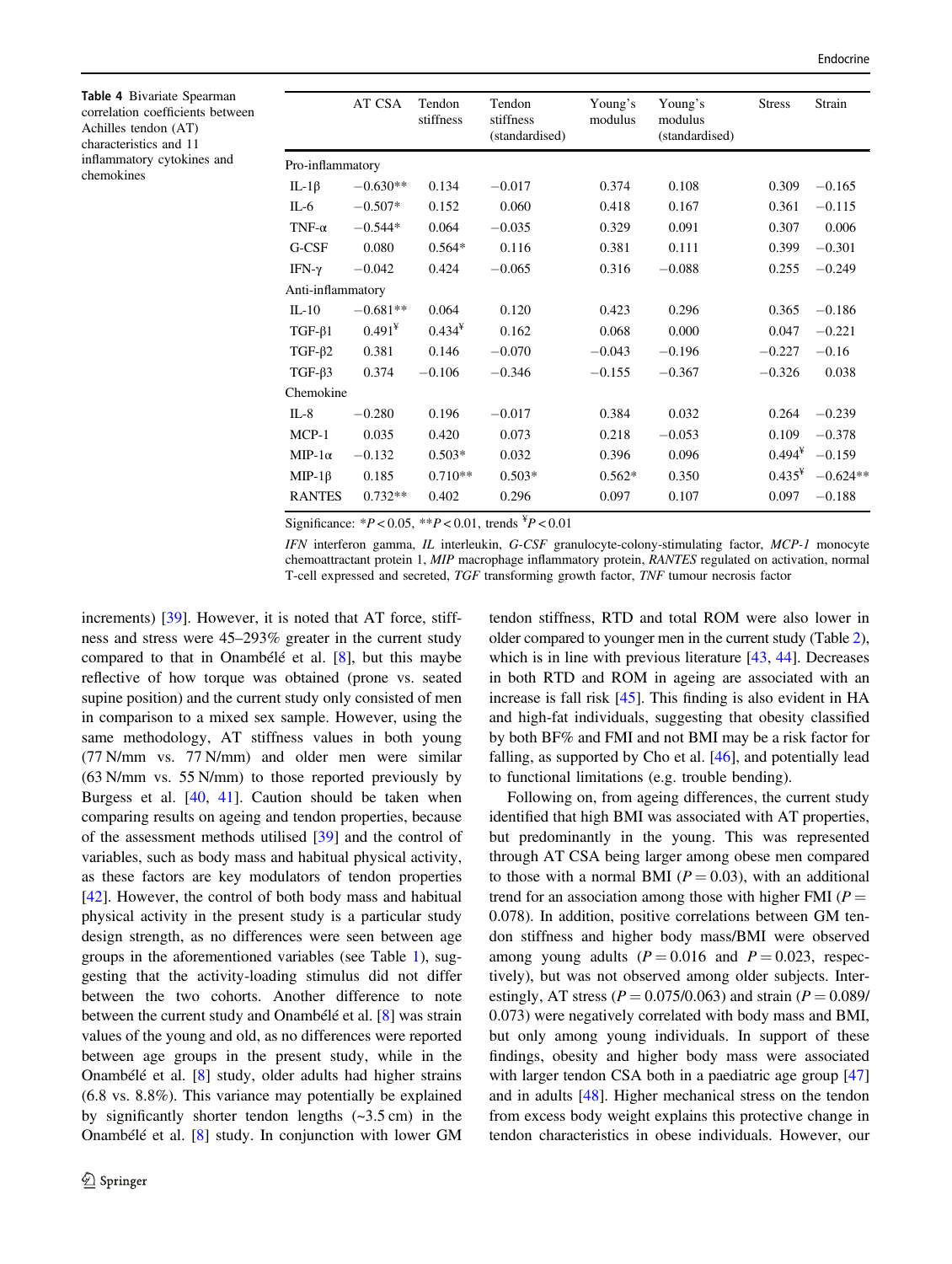unique study results demonstrate the lack of this protection in older subjects with excess BMI, which suggests older men might be more susceptible to tendon injuries and rupture, as BMI has already been independently identified as a risk factor for tendinopathy [[49\]](#page-11-0). Interestingly, ageing has also been reported to negatively affect the AT moment arm during walking, as older adults were found to walk with 11% smaller AT moment arm and resultant 11% lower peak ankle moments during the push-off phase, compared to young adults [\[50](#page-11-0)]. This might explain the lack of protection conferred by obesity to the AT in older participants in our study. The decrease in gait biomechanics among ageing adults may have a negative impact on tendon properties even in the presence of obesity, as it does in other health morbidities, such as cardiovascular disease [[51\]](#page-11-0).

Our findings on the lack of positive impact from excess biomechanical stress generated by obesity on the AT in older individuals are novel, and warrant further investigations to reveal the pathophysiological mechanisms. Sarcopaenia of aging [\[52](#page-11-0)] and the inflammatory cascades provoked by obesity, which adversely affect tendons [\[53](#page-12-0)], may be the main factors resulting in this phenomenon. Our data partially support this hypothesis, given the negative relationships observed between AT CSA and proinflammatory cytokines TNF- $\alpha$ , IL-6 and IL-1 $\beta$ , all have been associated with the development of tendon disorders [\[54](#page-12-0)]. Our finding of a positive correlation between RANTES (a chemokine previously associated with collagen degradation) [[55\]](#page-12-0) and AT CSA was unexpected. Possibly, overall circulating levels of RANTES, rather than concentration per se, mediate its adverse tendon effects. Old age is associated with increased passive stiffness of the ankle joint and decreased force of propulsion during locomotion in both animal [\[56](#page-12-0)] and human [\[57](#page-12-0)] studies. A negative impact of obesity on human AT structure has also been recently demonstrated [[58\]](#page-12-0), yet this study is the first to investigate this phenomenon in vivo. A reduction in moderate-to-vigorous physical activity is linked to an increased risk of sarcopenic obesity in older individuals [\[59](#page-12-0)–[61](#page-12-0)], yet physical activity levels between the young and older men were matched in this study. Therefore, our study findings raise serious concerns on the musculoskeletal health of older obese individuals, such as an elevated risk of tendon rupture, falls and even an acceleration of the aging process.

A limitation of our study is the lack of histological confirmation of the pathological alterations in the AT caused by obesity and ageing in our study participants. Disorganised structure of collagen was previously demonstrated in the histology of AT in obese subjects [\[58](#page-12-0)]. However, structural alterations in the ATs of older adults with sarcopenic obesity are yet to be studied. Future work should also examine the link between obesity, diabetes [[62\]](#page-12-0), tendon properties and functional activities. Indeed previous work [\[63](#page-12-0)] reports that individuals with diabetes and peripheral neuropathy have a stiffer AT, which led to a limited range of movement in their ankle joint. This stiffening/low ROM effect ensured participants had to extend more energy when walking, leading to greater fatigue and exertion that could potentially negatively influence daily activities. Inferring from the above, our current findings could mean that young and old obese individuals had both a stiffer AT and lower ROM (compared to non-obese counterparts), which might confer comprised gait mechanics, putting them at a functional disadvantage.

## Conclusion

Our study is the first to describe the in vivo effects of obesity on tendon, and to indicate that the effects of obesity on tendon properties differ between young vs. older adults. Positive biomechanical effects conferred by excess mass/BMI on the weight bearing AT of young men were not observed in older men. The suggested mechanism leading these negated effects are hypothesised to be a consequence of chronic low grade inflammation caused in tandem by natural ageing and higher levels of body fat that, if not reduced, will lead to sarcopenic obesity. Our results are also novel in showing that ageing irrespective of obesity status negatively affects tendon properties, rapid torque generation ability and ROM, all of which can lead to poor balance, compromised gait mechanics and an increased risk of falling. Future research should investigate similar effects in adult women and confirm the link between obesity, ageing, tendon properties and fall risk.

#### Data availability

The datasets generated and/or analyzed during the current study will be available in the Manchester Metropolitan University repository (link will provided upon publication).

Acknowledgements We would like to extend our gratitude to the Musculoskeletal Science and Sports Medicine Research Centre at Manchester Metropolitan University for their continued support.

Funding Funding was received from Manchester Metropolitan University.

Author contributions All authors: Conceptualization, visualization, writing—original draft preparation and review and editing; D.J.T.: Data curation; D.J.T. and G.L.O.-P.: Formal analysis; G.L.O.-P.: Funding acquisition; D.J.T.: Investigation; D.J.T. and G.L.O.-P.: Methodology; D.J.T.: Project administration; G.L.O.-P.: Resources and G.L.O.-P., R.M.E. and C.I.M.: Supervision.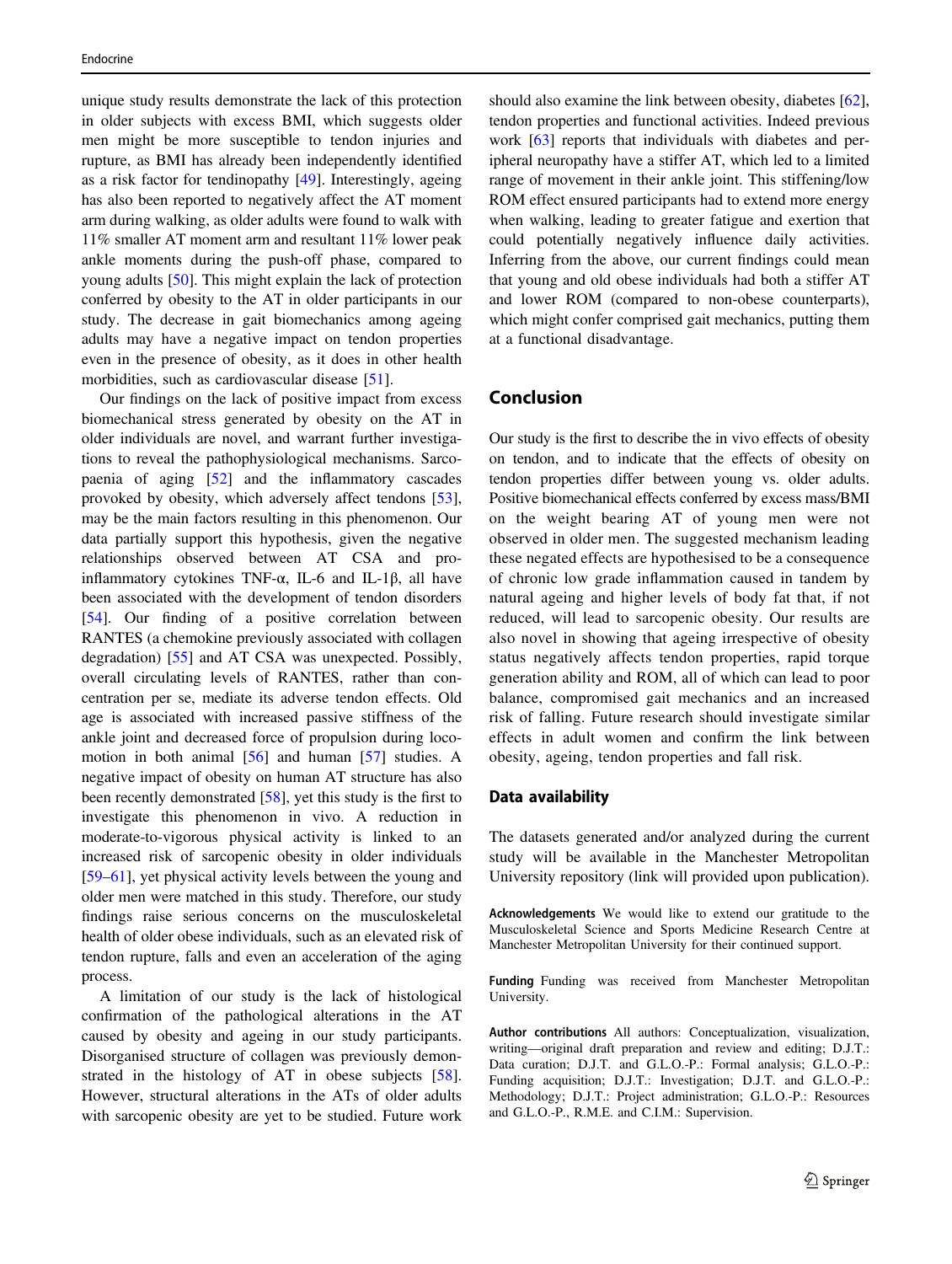#### <span id="page-10-0"></span>Compliance with ethical standards

Conflict of interest The authors declare that they have no conflict of interest.

Consent to participate Informed consent was obtained from all individual participants included in the study.

Consent to publish Participants signed informed consent regarding publishing their data.

Ethics All procedures were approved by the local university ethics committee (Manchester Metropolitan University Ethics Committee Reference Number: 09.03.11 (ii)).

Publisher's note Springer Nature remains neutral with regard to jurisdictional claims in published maps and institutional affiliations.

Open Access This article is licensed under a Creative Commons Attribution 4.0 International License, which permits use, sharing, adaptation, distribution and reproduction in any medium or format, as long as you give appropriate credit to the original author(s) and the source, provide a link to the Creative Commons license, and indicate if changes were made. The images or other third party material in this article are included in the article's Creative Commons license, unless indicated otherwise in a credit line to the material. If material is not included in the article's Creative Commons license and your intended use is not permitted by statutory regulation or exceeds the permitted use, you will need to obtain permission directly from the copyright holder. To view a copy of this license, visit [http://creativecommons.](http://creativecommons.org/licenses/by/4.0/) [org/licenses/by/4.0/.](http://creativecommons.org/licenses/by/4.0/)

#### References

- 1. K.H. Collins, W. Herzog, G.Z. MacDonald, R.A. Reimer, J.L. Rios, I.C. Smith, R.F. Zernicke, D.A. Hart, Obesity, metabolic syndrome, and musculoskeletal disease: common inflammatory pathways suggest a central role for loss of muscle integrity. Front. Physiol. 9, 112 (2018). <https://doi.org/10.3389/fphys.2018.00112>
- 2. D.H.T. de Carvalho, S. Scholes, J.L.F. Santos, C. de Oliveira, T. D.S. Alexandre, Does abdominal obesity accelerate muscle strength decline in older adults? Evidence from the english longitudinal study of ageing. J. Gerontol. A Biol. Sci. Med. Sci. 74(7), 1105–1111 (2019). <https://doi.org/10.1093/gerona/gly178>
- 3. M. Abate, How obesity modifies tendons (implications for athletic activities). Muscles Ligaments Tendons J. 4(3), 298–302 (2014)
- 4. T.Y. Kostrominova, S.V. Brooks, Age-related changes in structure and extracellular matrix protein expression levels in rat tendons. Age 35(6), 2203–2214 (2013). [https://doi.org/10.1007/s11357-](https://doi.org/10.1007/s11357-013-9514-2) [013-9514-2](https://doi.org/10.1007/s11357-013-9514-2)
- 5. Y. Sugiyama, K. Naito, K. Goto, Y. Kojima, A. Furuhata, M. Igarashi, I. Nagaoka, K. Kaneko, Effect of aging on the tendon structure and tendon-associated gene expression in mouse foot flexor tendon. Biomed. Rep. 10(4), 238–244 (2019). [https://doi.](https://doi.org/10.3892/br.2019.1200) [org/10.3892/br.2019.1200](https://doi.org/10.3892/br.2019.1200)
- 6. D. Holzer, G. Epro, C. McCrum, J. Doerner, J.A. Luetkens, L. Scheef, G.M. Kukuk, H. Boecker, A. Mierau, G.P. Bruggemann, C.N. Maganaris, K. Karamanidis, The role of muscle strength on tendon adaptability in old age. Eur. J. Appl. Physiol. 118(11), 2269–2279 (2018). <https://doi.org/10.1007/s00421-018-3947-3>
- 7. G. Epro, C. McCrum, A. Mierau, M. Leyendecker, G.P. Bruggemann, K. Karamanidis, Effects of triceps surae muscle strength

and tendon stiffness on the reactive dynamic stability and adaptability of older female adults during perturbed walking. J. Appl. Physiol. 124(6), 1541–1549 (2018). [https://doi.org/10.1152/ja](https://doi.org/10.1152/japplphysiol.00545.2017) [pplphysiol.00545.2017](https://doi.org/10.1152/japplphysiol.00545.2017)

- 8. G.L. Onambele, M.V. Narici, C.N. Maganaris, Calf muscletendon properties and postural balance in old age. J. Appl. Physiol. 100(6), 2048–2056 (2006). [https://doi.org/10.1152/ja](https://doi.org/10.1152/japplphysiol.01442.2005) [pplphysiol.01442.2005](https://doi.org/10.1152/japplphysiol.01442.2005)
- 9. T.J. Roberts, The integrated function of muscles and tendons during locomotion. Comp. Biochem Physiol. A Mol. Integr. Physiol. 133(4), 1087-1099 (2002). [https://doi.org/10.1016/](https://doi.org/10.1016/s1095-6433(02)00244-1) [s1095-6433\(02\)00244-1](https://doi.org/10.1016/s1095-6433(02)00244-1)
- 10. P. Corbeil, M. Simoneau, D. Rancourt, A. Tremblay, N. Teasdale, Increased risk for falling associated with obesity: mathematical modeling of postural control. IEEE Trans. Neural Syst. Rehabil. Eng. 9(2), 126–136 (2001). <https://doi.org/10.1109/7333.928572>
- 11. N.A. Maffiuletti, F. Agosti, M. Proietti, D. Riva, M. Resnik, C.L. Lafortuna, A. Sartorio, Postural instability of extremely obese individuals improves after a body weight reduction program entailing specific balance training. J. Endocrinol. Investig. 28(1), 2–7 (2005). <https://doi.org/10.1007/BF03345521>
- 12. P. Spyropoulos, J.C. Pisciotta, K.N. Pavlou, M.A. Cairns, S.R. Simon, Biomechanical gait analysis in obese men. Arch. Phys. Med. Rehabil. 72(13), 1065–1070 (1991)
- 13. D.J. Tomlinson, R.M. Erskine, C.I. Morse, K. Winwood, G.L. Onambele-Pearson, Combined effects of body composition and ageing on joint torque, muscle activation and co-contraction in sedentary women. Age 36(3), 9652 (2014). [https://doi.org/10.](https://doi.org/10.1007/s11357-014-9652-1) [1007/s11357-014-9652-1](https://doi.org/10.1007/s11357-014-9652-1)
- 14. N.A. Maffiuletti, M. Jubeau, U. Munzinger, M. Bizzini, F. Agosti, A. De Col, C.L. Lafortuna, A. Sartorio, Differences in quadriceps muscle strength and fatigue between lean and obese subjects. Eur. J. Appl. Physiol. 101(1), 51–59 (2007). [https://doi.org/10.1007/](https://doi.org/10.1007/s00421-007-0471-2) [s00421-007-0471-2](https://doi.org/10.1007/s00421-007-0471-2)
- 15. C.J. Blimkie, D.G. Sale, O. Bar-Or, Voluntary strength, evoked twitch contractile properties and motor unit activation of knee extensors in obese and non-obese adolescent males. Eur. J. Appl Physiol. Occup. Physiol. 61(3-4), 313-318 (1990). [https://doi.org/](https://doi.org/10.1007/BF00357619) [10.1007/BF00357619](https://doi.org/10.1007/BF00357619)
- 16. D.J. Tomlinson, R.M. Erskine, K. Winwood, C.I. Morse, G.L. Onambele, Obesity decreases both whole muscle and fascicle strength in young females but only exacerbates the aging-related whole muscle level asthenia. Physiol. Rep. 2(6) (2014). [https://](https://doi.org/10.14814/phy2.12030) [doi.org/10.14814/phy2.12030](https://doi.org/10.14814/phy2.12030)
- 17. S.J. Choi, D.C. Files, T. Zhang, Z.M. Wang, M.L. Messi, H. Gregory, J. Stone, M.F. Lyles, S. Dhar, A.P. Marsh, B.J. Nicklas, O. Delbono, Intramyocellular lipid and impaired myofiber contraction in normal weight and obese older adults. J. Gerontol. A Biol. Sci. Med. Sci. 71(4), 557–564 (2016). [https://doi.org/10.](https://doi.org/10.1093/gerona/glv169) [1093/gerona/glv169](https://doi.org/10.1093/gerona/glv169)
- 18. J.E. Gaida, M.C. Ashe, S.L. Bass, J.L. Cook, Is adiposity an under-recognized risk factor for tendinopathy? A systematic review. Arthritis Rheum. 61(6), 840–849 (2009). [https://doi.org/](https://doi.org/10.1002/art.24518) [10.1002/art.24518](https://doi.org/10.1002/art.24518)
- 19. D.J. Tomlinson, R.M. Erskine, K. Winwood, C.I. Morse, G.L. Onambele, The impact of obesity on skeletal muscle architecture in untrained young vs. old women. J. Anat. 225(6), 675–684 (2014). <https://doi.org/10.1111/joa.12248>
- 20. C. Couppe, M. Kongsgaard, P. Aagaard, P. Hansen, J. Bojsen-Moller, M. Kjaer, S.P. Magnusson, Habitual loading results in tendon hypertrophy and increased stiffness of the human patellar tendon. J. Appl. Physiol. 105(3), 805–810 (2008). [https://doi.org/](https://doi.org/10.1152/japplphysiol.90361.2008) [10.1152/japplphysiol.90361.2008](https://doi.org/10.1152/japplphysiol.90361.2008)
- 21. N.D. Reeves, C.N. Maganaris, M.V. Narici, Effect of strength training on human patella tendon mechanical properties of older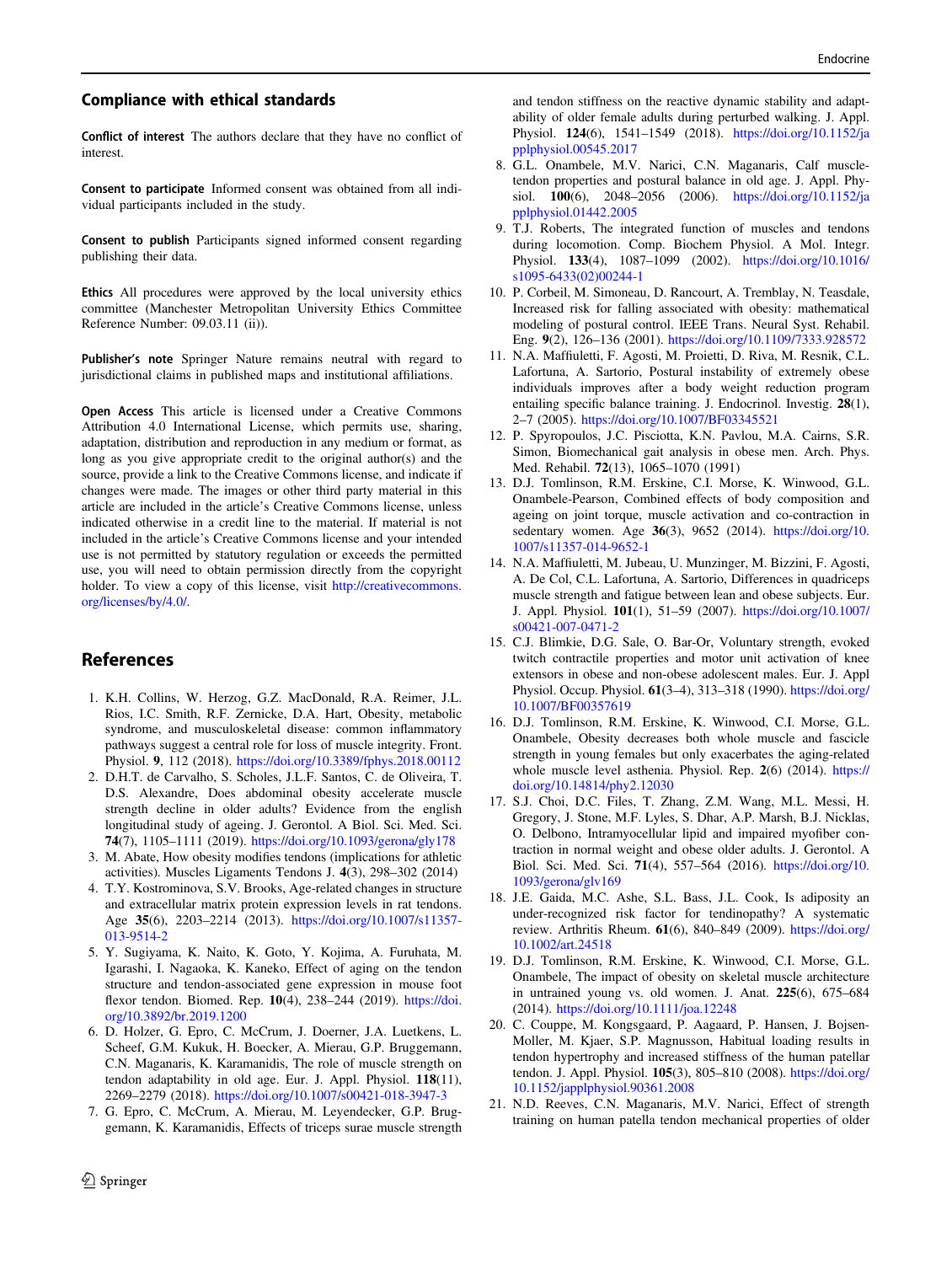<span id="page-11-0"></span>individuals. J. Physiol. 548(Pt 3), 971–981 (2003). [https://doi.org/](https://doi.org/10.1113/jphysiol.2002.035576) [10.1113/jphysiol.2002.035576](https://doi.org/10.1113/jphysiol.2002.035576)

- 22. G.L. Onambele-Pearson, S.J. Pearson, The magnitude and character of resistance-training-induced increase in tendon stiffness at old age is gender specific. Age 34(2), 427–438 (2012). [https://doi.](https://doi.org/10.1007/s11357-011-9248-y) [org/10.1007/s11357-011-9248-y](https://doi.org/10.1007/s11357-011-9248-y)
- 23. J.F. Grosset, L. Breen, C.E. Stewart, K.E. Burgess, G.L. Onambele, Influence of exercise intensity on training-induced tendon mechanical properties changes in older individuals. Age 36(3), 9657 (2014). <https://doi.org/10.1007/s11357-014-9657-9>
- 24. O.R. Seynnes, R.M. Erskine, C.N. Maganaris, S. Longo, E.M. Simoneau, J.F. Grosset, M.V. Narici, Training-induced changes in structural and mechanical properties of the patellar tendon are related to muscle hypertrophy but not to strength gains. J. Appl. Physiol. 107(2), 523–530 (2009). [https://doi.org/10.1152/ja](https://doi.org/10.1152/japplphysiol.00213.2009) [pplphysiol.00213.2009](https://doi.org/10.1152/japplphysiol.00213.2009)
- 25. C.M. Waugh, A.J. Blazevich, F. Fath, T. Korff, Age-related changes in mechanical properties of the Achilles tendon. J. Anat. 220(2), 144–155 (2012). [https://doi.org/10.1111/j.1469-7580.](https://doi.org/10.1111/j.1469-7580.2011.01461.x) [2011.01461.x](https://doi.org/10.1111/j.1469-7580.2011.01461.x)
- 26. L. Battery, N. Maffulli, Inflammation in overuse tendon injuries. Sports Med. Arthrosc. Rev. 19(3), 213–217 (2011). [https://doi.](https://doi.org/10.1097/JSA.0b013e31820e6a92) [org/10.1097/JSA.0b013e31820e6a92](https://doi.org/10.1097/JSA.0b013e31820e6a92)
- 27. D.J. Tomlinson, R.M. Erskine, C.I. Morse, G.L. Onambele, Body fat percentage, body mass index, fat mass index and the ageing bone: their singular and combined roles linked to physical activity and diet. Nutrients 11(1) (2019). [https://doi.org/10.3390/](https://doi.org/10.3390/nu11010195) [nu11010195](https://doi.org/10.3390/nu11010195)
- 28. C. Couppe, R.B. Svensson, J.F. Grosset, V. Kovanen, R.H. Nielsen, M.R. Olsen, J.O. Larsen, S.F. Praet, D. Skovgaard, M. Hansen, P. Aagaard, M. Kjaer, S.P. Magnusson, Life-long endurance running is associated with reduced glycation and mechanical stress in connective tissue. Age 36(4), 9665 (2014). <https://doi.org/10.1007/s11357-014-9665-9>
- 29. L. Stenroth, J. Peltonen, N.J. Cronin, S. Sipila, T. Finni, Agerelated differences in Achilles tendon properties and triceps surae muscle architecture in vivo. J. Appl. Physiol. 113(10), 1537–1544 (2012). <https://doi.org/10.1152/japplphysiol.00782.2012>
- 30. T. Delabastita, S. Bogaerts, B. Vanwanseele, Age-related changes in Achilles tendon stiffness and impact on functional activities: a systematic review and meta-analysis. J. Aging Phys. Activity 1–12 (2018). <https://doi.org/10.1123/japa.2017-0359>
- 31. R.N. Baumgartner, S.J. Wayne, D.L. Waters, I. Janssen, D. Gallagher, J.E. Morley, Sarcopenic obesity predicts instrumental activities of daily living disability in the elderly. Obes. Res. 12 (12), 1995–2004 (2004). <https://doi.org/10.1038/oby.2004.250>
- 32. J.A. Baecke, J. Burema, J.E. Frijters, A short questionnaire for the measurement of habitual physical activity in epidemiological studies. Am. J. Clin. Nutr. 36(5), 936–942 (1982)
- 33. World Medical, A., World Medical Association Declaration of Helsinki: ethical principles for medical research involving human subjects. JAMA 310(20), 2191–2194 (2013). [https://doi.org/10.](https://doi.org/10.1001/jama.2013.281053) [1001/jama.2013.281053](https://doi.org/10.1001/jama.2013.281053)
- 34. A.J. Cruz-Jentoft, G. Bahat, J. Bauer, Y. Boirie, O. Bruyere, T. Cederholm, C. Cooper, F. Landi, Y. Rolland, A.A. Sayer, S.M. Schneider, C.C. Sieber, E. Topinkova, M. Vandewoude, M. Visser, M. Zamboni; Writing Group for the European Working Group on Sarcopenia in Older, P., the Extended Group for, E., Sarcopenia: revised European consensus on definition and diagnosis. Age Ageing 48(1), 16–31 (2019). [https://doi.org/10.1093/a](https://doi.org/10.1093/ageing/afy169) [geing/afy169](https://doi.org/10.1093/ageing/afy169)
- 35. R.M. Erskine, D.J. Tomlinson, C.I. Morse, K. Winwood, P. Hampson, J.M. Lord, G.L. Onambele, The individual and combined effects of obesity- and ageing-induced systemic inflammation on human skeletal muscle properties. Int J. Obes. 41(1), 102–111 (2017). <https://doi.org/10.1038/ijo.2016.151>
- 36. R.M. Erskine, G. Fletcher, J.P. Folland, The contribution of muscle hypertrophy to strength changes following resistance training. Eur. J. Appl. Physiol. 114(6), 1239–1249 (2014). [https://](https://doi.org/10.1007/s00421-014-2855-4) [doi.org/10.1007/s00421-014-2855-4](https://doi.org/10.1007/s00421-014-2855-4)
- 37. G.N. Onambele, K. Burgess, S.J. Pearson, Gender-specific in vivo measurement of the structural and mechanical properties of the human patellar tendon. J. Orthop. Res. 25(12), 1635–1642 (2007). <https://doi.org/10.1002/jor.20404>
- 38. M. Ito, H. Akima, T. Fukunaga, In vivo moment arm determination using B-mode ultrasonography. J. Biomech. 33(2), 215–218 (2000). [https://doi.org/10.1016/s0021-9290\(99\)00154-2](https://doi.org/10.1016/s0021-9290(99)00154-2)
- 39. S.J. Pearson, G.L. Onambele, Computation methods affect the reported values of in vivo human tendon stiffness. J. Mech. Behav. Biomed. Mater. 5(1), 291–297 (2012). [https://doi.org/10.](https://doi.org/10.1016/j.jmbbm.2011.08.008) [1016/j.jmbbm.2011.08.008](https://doi.org/10.1016/j.jmbbm.2011.08.008)
- 40. K.E. Burgess, S.J. Pearson, L. Breen, G.N. Onambele, Tendon structural and mechanical properties do not differ between genders in a healthy community-dwelling elderly population. J. Orthop. Res. 27(6), 820–825 (2009). <https://doi.org/10.1002/jor.20811>
- 41. K.E. Burgess, P. Graham-Smith, S.J. Pearson, Effect of acute tensile loading on gender-specific tendon structural and mechanical properties. J. Orthop. Res. 27(4), 510–516 (2009). [https://doi.](https://doi.org/10.1002/jor.20768) [org/10.1002/jor.20768](https://doi.org/10.1002/jor.20768)
- 42. R.B. Svensson, K.M. Heinemeier, C. Couppe, M. Kjaer, S.P. Magnusson, Effect of aging and exercise on the tendon. J. Appl. Physiol. 121(6), 1237–1246 (2016). [https://doi.org/10.1152/ja](https://doi.org/10.1152/japplphysiol.00328.2016) [pplphysiol.00328.2016](https://doi.org/10.1152/japplphysiol.00328.2016)
- 43. C.G. Araujo, Flexibility assessment: normative values for flexitest from 5 to 91 years of age. Arq. Bras. Cardiol. 90(4), 257–263 (2008). <https://doi.org/10.1590/s0066-782x2008000400008>
- 44. B.J. Thompson, E.D. Ryan, T.J. Herda, P.B. Costa, A.A. Herda, J. T. Cramer, Age-related changes in the rate of muscle activation and rapid force characteristics. Age 36(2), 839–849 (2014). <https://doi.org/10.1007/s11357-013-9605-0>
- 45. R. Ema, M. Saito, S. Ohki, H. Takayama, Y. Yamada, R. Akagi, Association between rapid force production by the plantar flexors and balance performance in elderly men and women. Age 38(5-6), 475–483 (2016). <https://doi.org/10.1007/s11357-016-9949-3>
- 46. B.Y. Cho, D.C. Seo, H.C. Lin, D.K. Lohrmann, A.K. Chomistek, BMI and central obesity with falls among community-dwelling older adults. Am. J. Prev. Med. 54(4), e59–e66 (2018). [https://doi.](https://doi.org/10.1016/j.amepre.2017.12.020) [org/10.1016/j.amepre.2017.12.020](https://doi.org/10.1016/j.amepre.2017.12.020)
- 47. N. Steinberg, A. Eliakim, L. Elbaz, M. Pantanowitz, A. Zeev, D. Nemet, Achilles tendon tissue structure in children with overweight and children with obesity. Phys. Occup. Ther. Pediatr. 40 (3), 330–344 (2020). [https://doi.org/10.1080/01942638.2019.](https://doi.org/10.1080/01942638.2019.1672848) [1672848](https://doi.org/10.1080/01942638.2019.1672848)
- 48. N.N. Patel, S.A. Labib, The Achilles tendon in healthy subjects: an anthropometric and ultrasound mapping study. J. Foot Ankle Surg. 57(2), 285–288 (2018). [https://doi.org/10.1053/j.jfas.2017.](https://doi.org/10.1053/j.jfas.2017.10.005) [10.005](https://doi.org/10.1053/j.jfas.2017.10.005)
- 49. R.T. Scott, C.F. Hyer, A. Granata, The correlation of Achilles tendinopathy and body mass index. Foot Ankle Spec. 6(4), 283–285 (2013). <https://doi.org/10.1177/1938640013490019>
- 50. K. Rasske, J.R. Franz, Aging effects on the Achilles tendon moment arm during walking. J. Biomech. 77, 34–39 (2018). <https://doi.org/10.1016/j.jbiomech.2018.06.001>
- 51. T. Nakamura, K. Kamiya, A. Matsunaga, N. Hamazaki, R. Matsuzawa, K. Nozaki, M. Yamashita, E. Maekawa, C. Noda, M. Yamaoka-Tojo, J. Ako, Impact of gait speed on the obesity paradox in older patients with cardiovascular disease. Am. J. Med. 132(12), 1458–1465 e1451 (2019). [https://doi.org/10.1016/j.](https://doi.org/10.1016/j.amjmed.2019.06.047) [amjmed.2019.06.047](https://doi.org/10.1016/j.amjmed.2019.06.047)
- 52. J.S. McPhee, J. Cameron, T. Maden-Wilkinson, M. Piasecki, M. H. Yap, D.A. Jones, H. Degens, The contributions of fiber atrophy, fiber loss, in situ specific force, and voluntary activation to